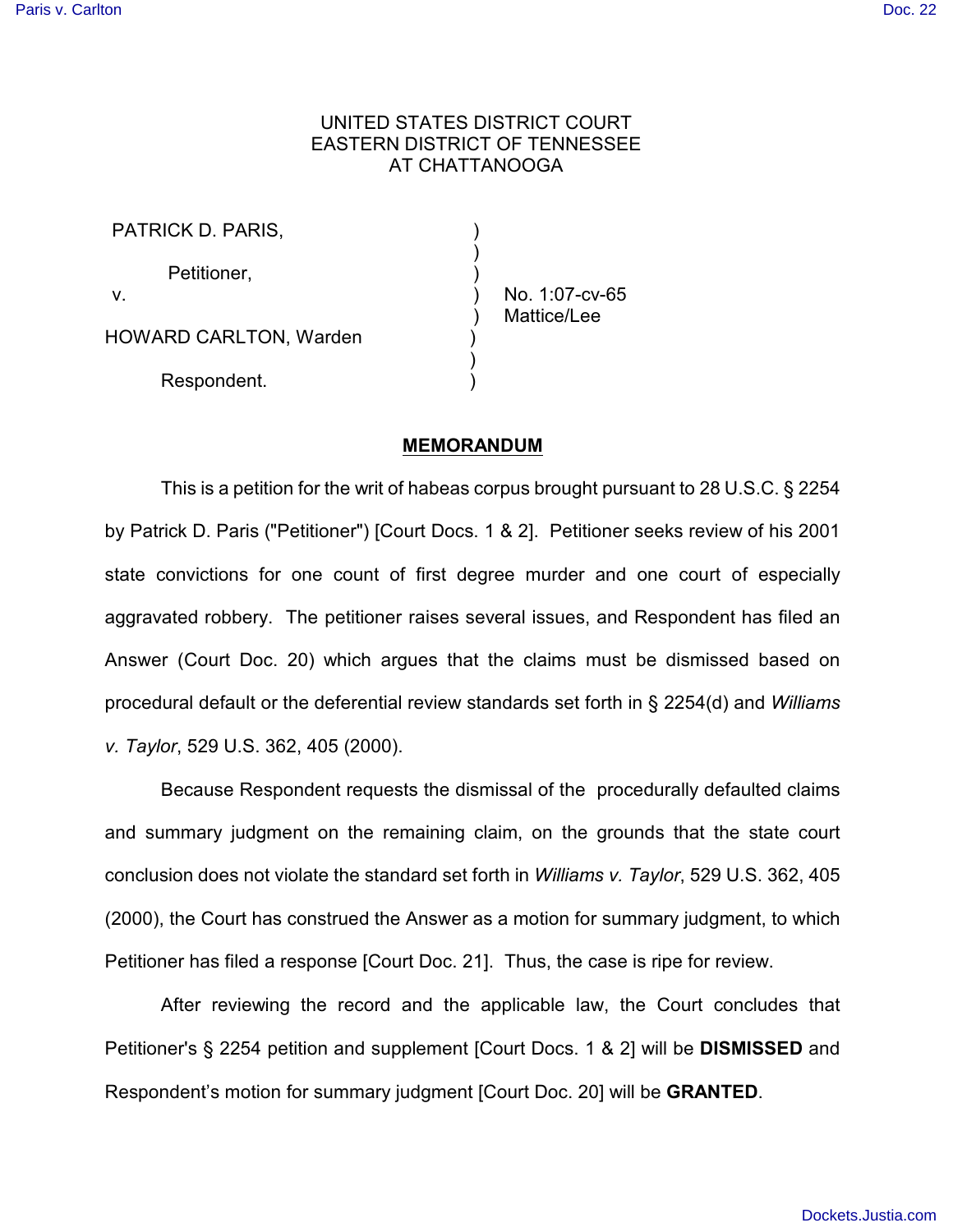# **I. STANDARD OF REVIEW**—**HABEAS CLAIMS COGNIZABLE UNDER 28 U.S.C. § 2254**

Petitioner may obtain habeas relief if he can demonstrate he is in custody pursuant to the judgment of a state court in violation of the Constitution or laws or treaties of the United States. 28 U.S.C. § 2254. Under Rule 8 of the Rules Governing Section 2254 Cases in the United States Districts Courts, the Court is to determine, after a review of the response, the transcript, the record of state court proceedings and the expanded record, whether an evidentiary hearing is required. If a hearing is not required, the district judge is to dispose of the case as justice dictates. The Court finds it is unnecessary to hold an evidentiary hearing in the instant case.

Section 2254(d), as amended by Antiterrorism and Effective Death Penalty Act of 1996 ("AEDPA"), limits a federal district court's jurisdiction to review habeas claims on the merits. In particular, a court considering a habeas claim must defer to any decision by a state court concerning that claim unless the state court's judgment (1) "resulted in a decision that was contrary to, or involved an unreasonable application of, clearly established Federal law, as determined by the Supreme Court of the United States"; or (2) "resulted in a decision that was based on an unreasonable determination of the facts in light of the evidence presented in the State court proceeding." 28 U.S.C. § 2254(d)(1)-(2). *See Williams v. Taylor*, 529 U.S. 362, 411 (2000) (interpretation of the language of § 2254).

In reviewing a state court's adjudication of a habeas claim, the federal district court must presume the state court's factual determinations were correct. 28 U.S.C. 2254(e)(1). The petitioner may rebut this presumption of correctness by clear and convincing evidence. *Id*.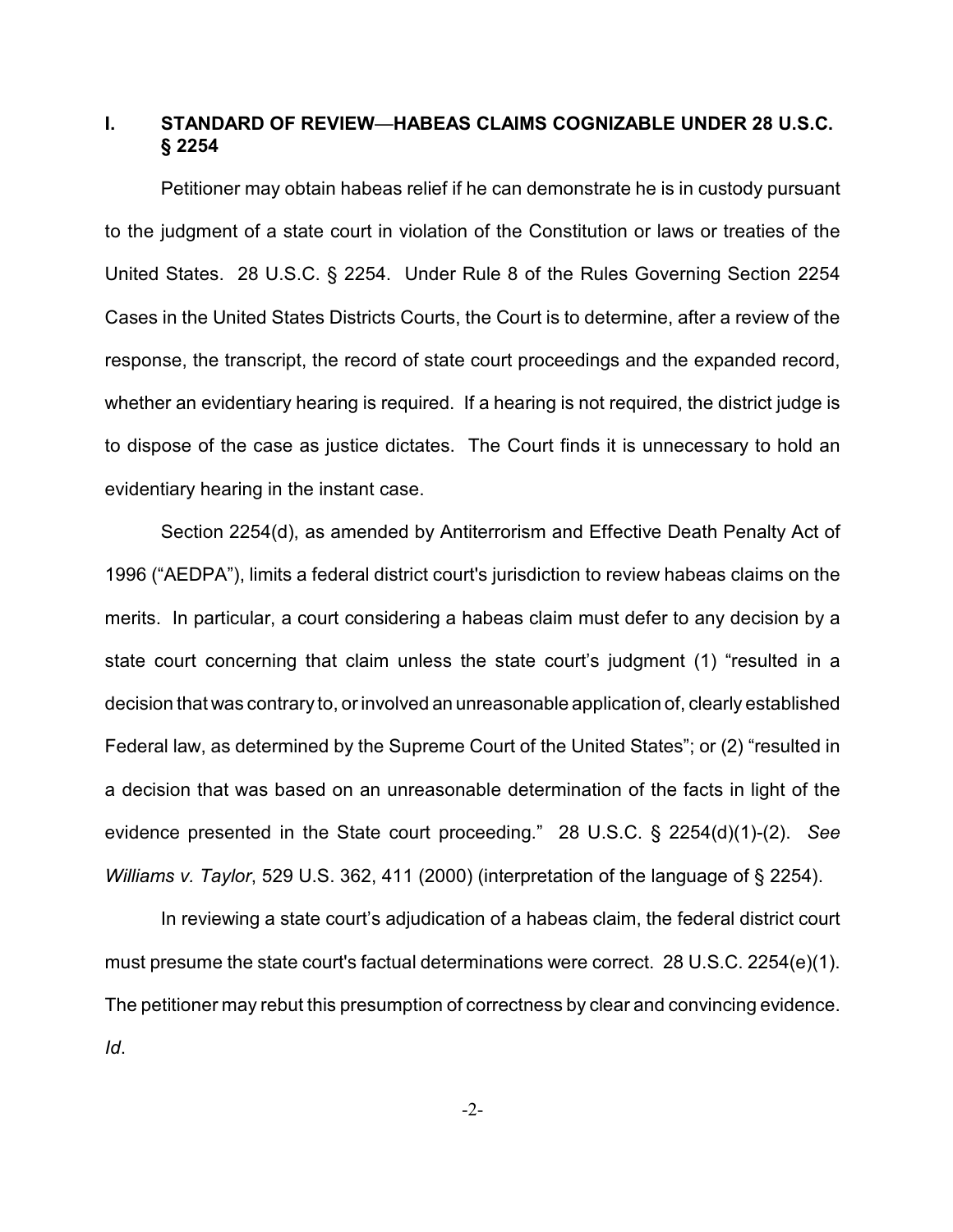At the outset, the Court notes that because claims not raised in state court are procedurally barred from habeas review unless a petitioner can show cause and prejudice from that default, or actual innocence, *Coleman v. Thompson*, 501 U.S. 722, 734-35 (1991), neither of which Petitioner has shown, the Court will address the claims in this habeas petition only to the extent they were raised in the state appellate court.

## **II. PROCEDURAL BACKGROUND**

A Hamilton County, Tennessee jury convicted Petitioner of first degree murder and especially aggravated robbery. Petitioner was sentenced by the jury to a term of life imprisonment without the possibility of parole for the murder conviction and to 24 years for the especially aggravated robbery conviction with the sentences to run consecutively to one another. *State v. Paris*, No. E2002-01514-CCA-R3-CD, 2003 WL 21748682 (Tenn. Crim. App., July 29, 2003). Petitioner appealed his conviction, contending the trial court erred when it failed to suppress his December 2, 1998, statement; improperly charged the jury concerning criminal responsibility; and erroneously used his prior conviction as an aggravating factor during sentencing. *Id*. at \*2.

The Tennessee Court of Criminal Appeals affirmed the first degree murder and especially aggravated robbery convictions and sentences, and the Tennessee Supreme Court denied permission to appeal on December 22, 2003. Petitioner filed a petition in state court for post-conviction relief. Petitioner appealed the denial of his petition, claiming the post-conviction court erred in not stating its findings of fact and conclusions of law in its order denying his post-conviction petition and that counsel was ineffective for failing to request the removal of Juror Daisy Foster; questioning Marco Brooks about his family's

-3-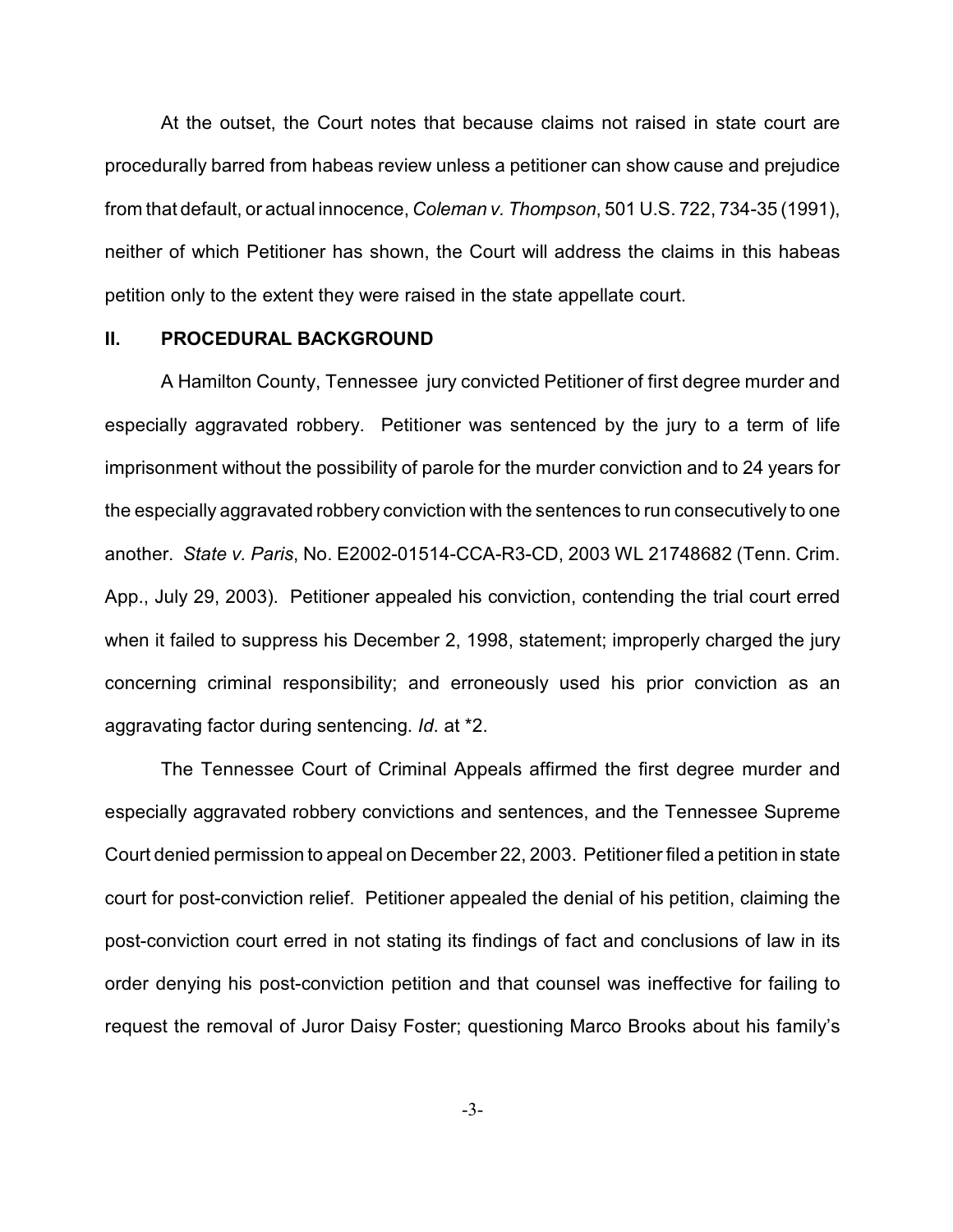criminal history; failing to adequately investigate and prepare for trial; and failing to object to the prosecutor's leading questions during Mr. Brooks direct examination. The appellate court affirmed the trial court's denial of post-conviction relief. The Tennessee Supreme Court denied Petitioner's application for permission to appeal on January 9, 2006. Petitioner filed the instant federal habeas corpus petition on March 21, 2007.<sup>1</sup>

# **III. FACTUAL BACKGROUND**

The Tennessee Court of Criminal Appeals summarized the facts on direct appeal as

follows:

On August 24, 1998, the dead body of Michael Lawrence was found in a dumpster in a Cleveland, Tennessee apartment complex. Fingerprints found at the scene led police to the defendant, Patrick Deshun Paris. On August 25, 1998, after being advised of his Miranda rights, the defendant gave a statement to Chattanooga Detective Michael Mathis, denying any involvement in the shooting or disposal of the victim. During the same interview, the defendant also said that a Jamaican drug dealer from Chattanooga killed the victim in his sleep. Later in the interview, the defendant said the same drug dealer killed the victim in his car. Subsequently, the defendant was charged with the killing.

On September 19, 1998, the defendant met with the District Attorney General in order to give information about other crimes in return for the State not seeking the death penalty in the instant case. This meeting lasted about eight hours, with defense counsel present for only the first three hours. Ultimately, the information gathered from the defendant at this meeting was suppressed by the trial court.

On November 18, 1998, the defendant was indicted on one count of abuse of a corpse, one count of especially aggravated robbery, one count of premeditated murder, and one count of felony murder. Also that day, while still in custody, the defendant left a message for Detective Mathis that the defendant had information about the death of a state trooper and that he wanted to talk. On December 2, 1998, Detective Mathis had the defendant brought to the police department to discuss the matter. The defendant's

The Court previously determined the instant petition for habeas corpus relief is not barred by 1 the one year statute of limitation due to equitable tolling [Court Doc. 14].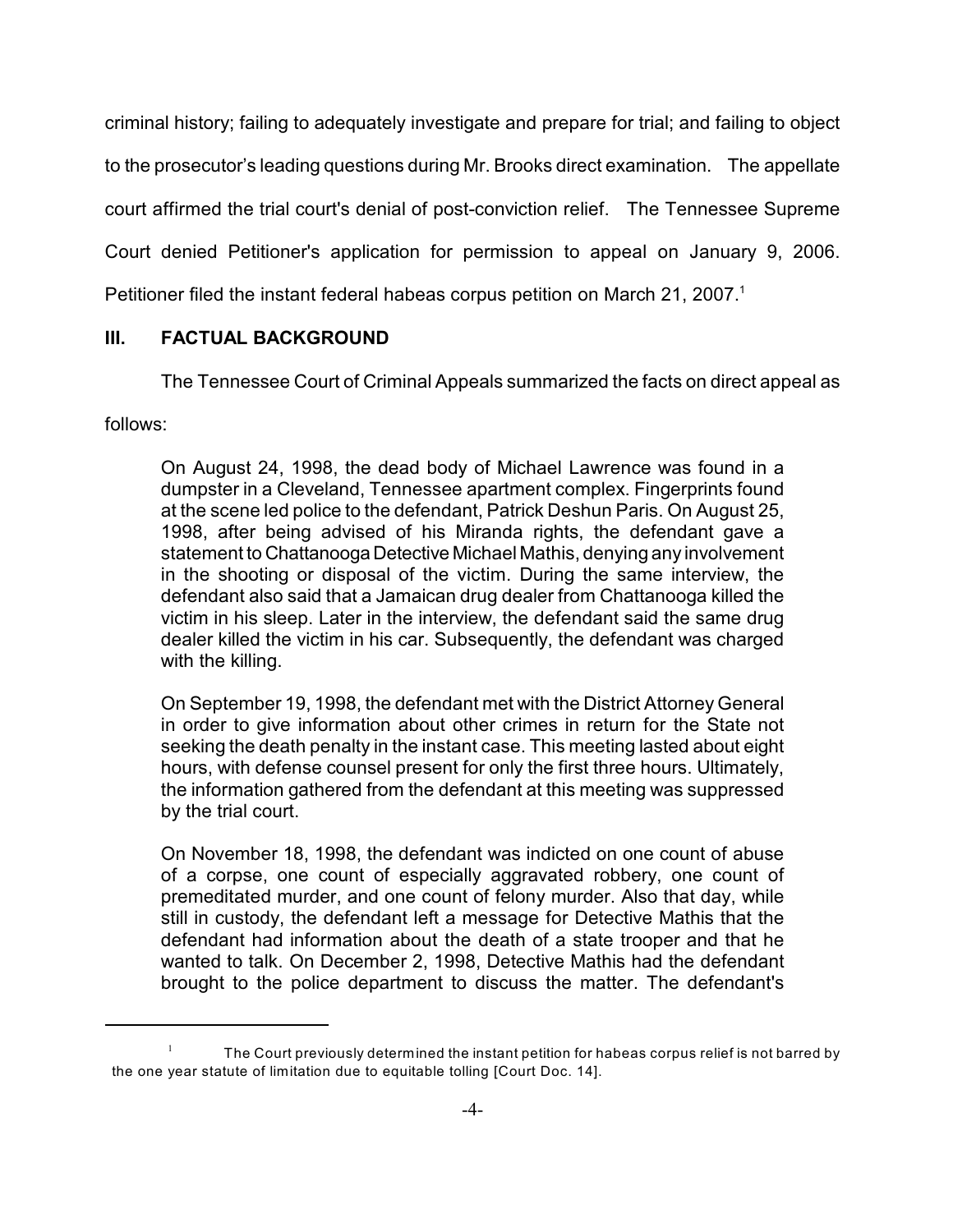attorney was not present during this interview and what happened at this point is controverted.

It is the State's position that the defendant initiated the conversation, and during the conversation, without the police specifically questioning him about it, the defendant said he was the triggerman in the shooting of Michael Lawrence. The defendant denies that he initiated the conversation and denies that he admitted to being the triggerman in the Lawrence murder. Additionally, he claims that he immediately discontinued all discussions when Detective Mathis questioned him about the matter and that he requested his attorney. The admission of this incriminatory statement is, *inter alia*, at issue on appeal.

Prior to the jury trial, the defendant pled guilty to abuse of a corpse. Following the jury trial on May 19, 2001, the defendant was convicted of first degree premeditated murder, first degree felony murder, and especially aggravated robbery. The jury then sentenced the defendant to life without the possibility of parole for the two murder convictions, which were merged. On August 20, 2001, the defendant was sentenced as a Range I, violent offender to twenty-four years for the especially aggravated robbery, to run concurrently with his sentence for abuse of a corpse.

*State v. Paris,* 2003 WL 21748682, 1 -2 (Tenn.Crim.App.,July 29, 2003).

# **IV. ANALYSIS**

# **A. Suppression of Statement**

Petitioner claims that, for several reasons, the trial court erred in failing to suppress his December 2, 1998, incriminatory statement to law enforcement officers. The first two reasons involve credibility: Petitioner denies that he made a statement to Detective Mathis about the Cleveland murder case during the December 2, 1998, meeting, $2$  or that he ever confessed to being the "triggerman" in that murder. Third, he argues that the statement was taken in violation of his Fifth and Sixth Amendment Rights. Finally, he challenges the statement on numerous grounds which were not raised in state courts.

For the sake of clarity, the Court will refer to his instant conviction as the Cleveland murder <sup>2</sup> case and the case about which he contends he spoke with law enforcement during this meeting as the trooper case.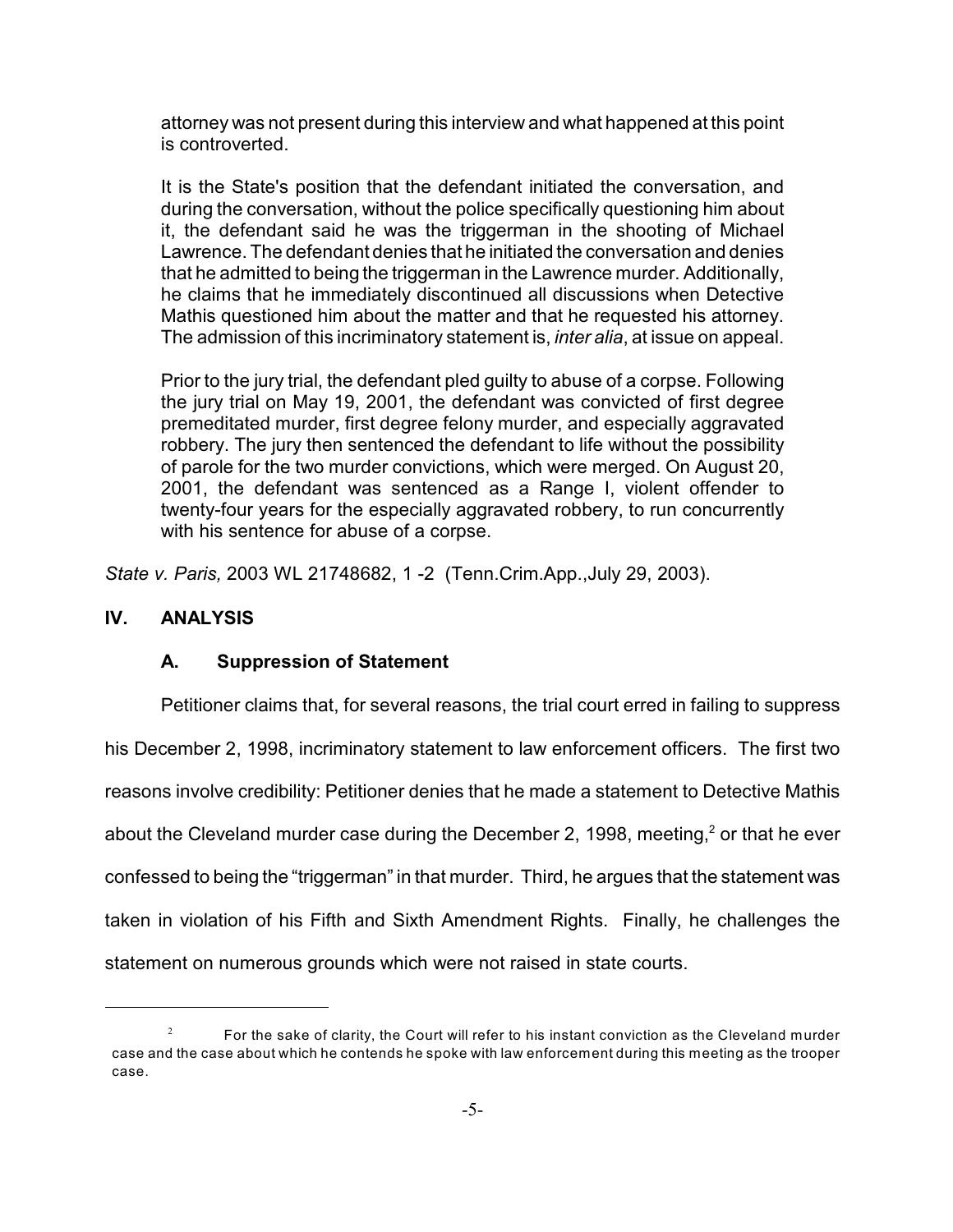As previously noted *supra*, claims not raised in state court are procedurally barred from habeas review unless a petitioner can show cause and prejudice from that default, or actual innocence, *Coleman v. Thompson*, 501 U.S. 722, 734-35 (1991), neither of which Petitioner has shown. Therefore, the Court will address this claim as it was offered to the state appellate court—that Petitioner's statement was the product of a non-Mirandized custodial interrogation that violated his rights against self-incrimination and right to counsel.

At the outset, the Court notes that the overruling of *Michigan v. Jackson,* 475 U.S. 625 (1986) appears to have effectively eliminated any distinction between the Fifth Amendment and Sixth Amendment waiver of the right to counsel. *Montejo v. Louisiana*, 129 S.Ct. 2079 (2009) (The Court concluded the combination of *Miranda, Edwards,* and *Minnick v. Mississippi* adequately protected the Sixth Amendment right).<sup>3</sup> Nevertheless, out of an abundance of caution and because Petitioner raised the claim as a separate Fifth Amendment and Sixth Amendment claim at state court, the Court will address each of those claims separately.

### *1. Background of Motion to Suppress*

Following a hearing on the motion to suppress, the trial court concluded Petitioner initiated the conversation; knew of his right to counsel; knew the conversation was not an interrogation or a custodial interrogation; and that the statement was voluntary [Addendum No. 1C, pp. 91-92]. Based on these findings, the trial court denied the motion. When the claim was advanced in the state appellate court, it found no error on the part of the trial

<sup>&</sup>lt;sup>3</sup> It is important to note, however, "that the *Miranda-Edwards* regime . . . applies only in the context of custodial interrogation. If the defendant is not in custody then those decisions do not apply; nor do they govern other, noninterrogative types of interactions between the defendant and the State[.]" *Id.* at 2090.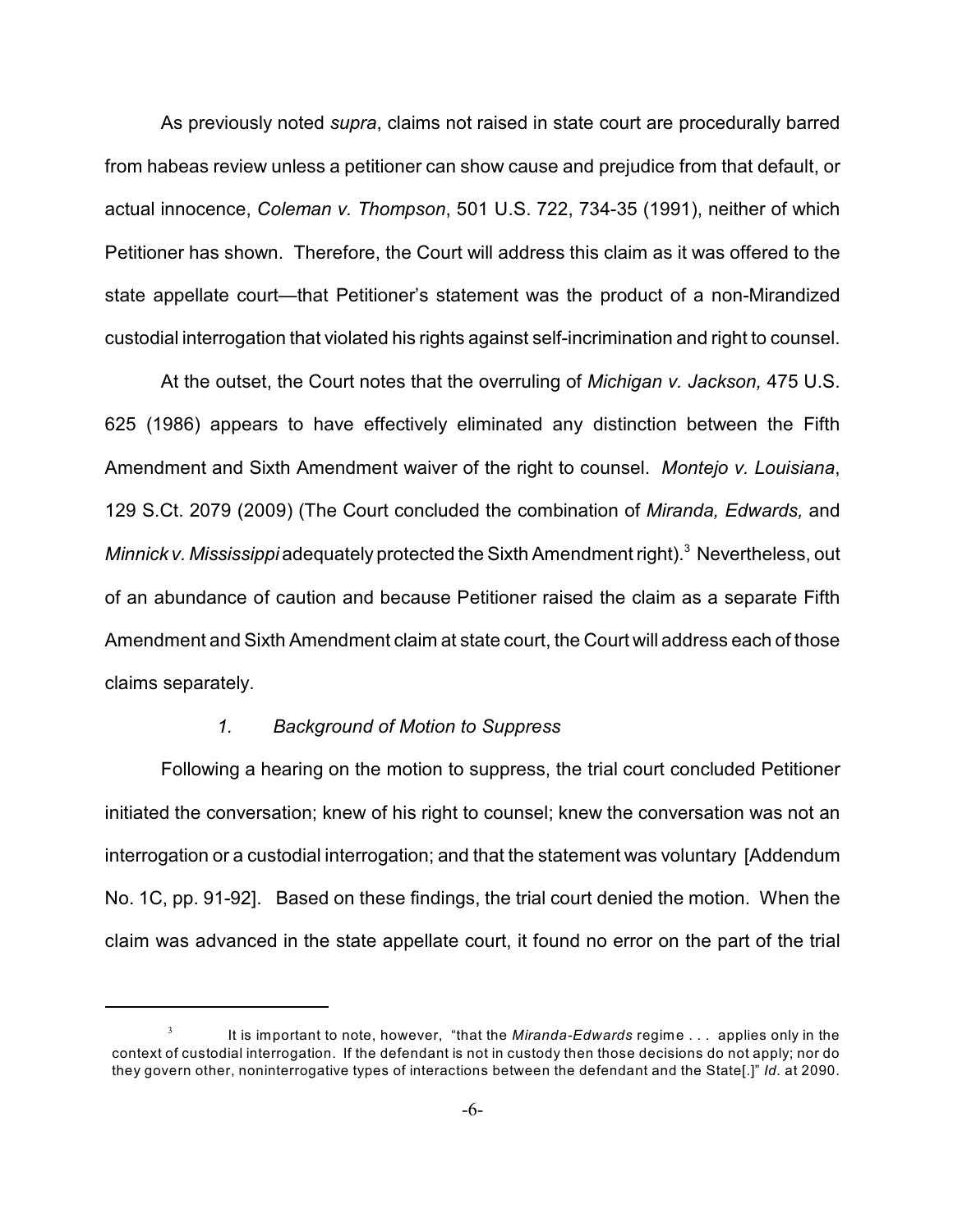court when it credited the testimony of Detective Mathis over that of Petitioner and ultimately found no error in the rejection of the suppression motion (Court Doc. 7-1).

## *2. Applicable Law for Fifth Amendment Claim*

### *a. Credibility Issues*

Petitioner challenges the trial court's accreditation of Detective Mathis's testimony over his. This is a factual finding which is presumed correct, unless Petitioner offers clear and convincing evidence in rebuttal. 28 U.S.C. § 2254(e)(1). And when assessing witness credibility, the trier-of-fact's credibility determinations are entitled to the presumption of correctness. *See Seymour v. Walker*, 224 F.3d 542, 551-52 (6th Cir. 2000); *Smith v. Jago*, 888 F.2d 399, 407 (6th Cir. 1989). Since there is no clear and convincing evidence to refute the state court's fact-findings and credibility determinations, to the extent Petitioner's and Detective Mathis's testimonies conflict, the Court accepts as true the testimony of Detective Mathis. Thus, even though Petitioner testified he never admitted to pulling the trigger in the Cleveland murder case and that in fact, they never talked about his pending murder case at all, Detective Mathis' testimony that Petitioner admitted to being the triggerman in the Cleveland murder case is a factual finding binding on this Court.

#### *b. Constitutional Protections and Case Law*

The facts of this case and the issue formulated by Petitioner are somewhat convoluted given the interplay between the Fifth and Sixth Amendment claims. Under Supreme Court precedent, "once the adversary judicial process has been initiated, the Sixth Amendment guarantees a defendant the right to have counsel present at all 'critical' stages of the criminal proceedings. . . . [and] [i]nterrogation by the State is such a stage." *Montejo*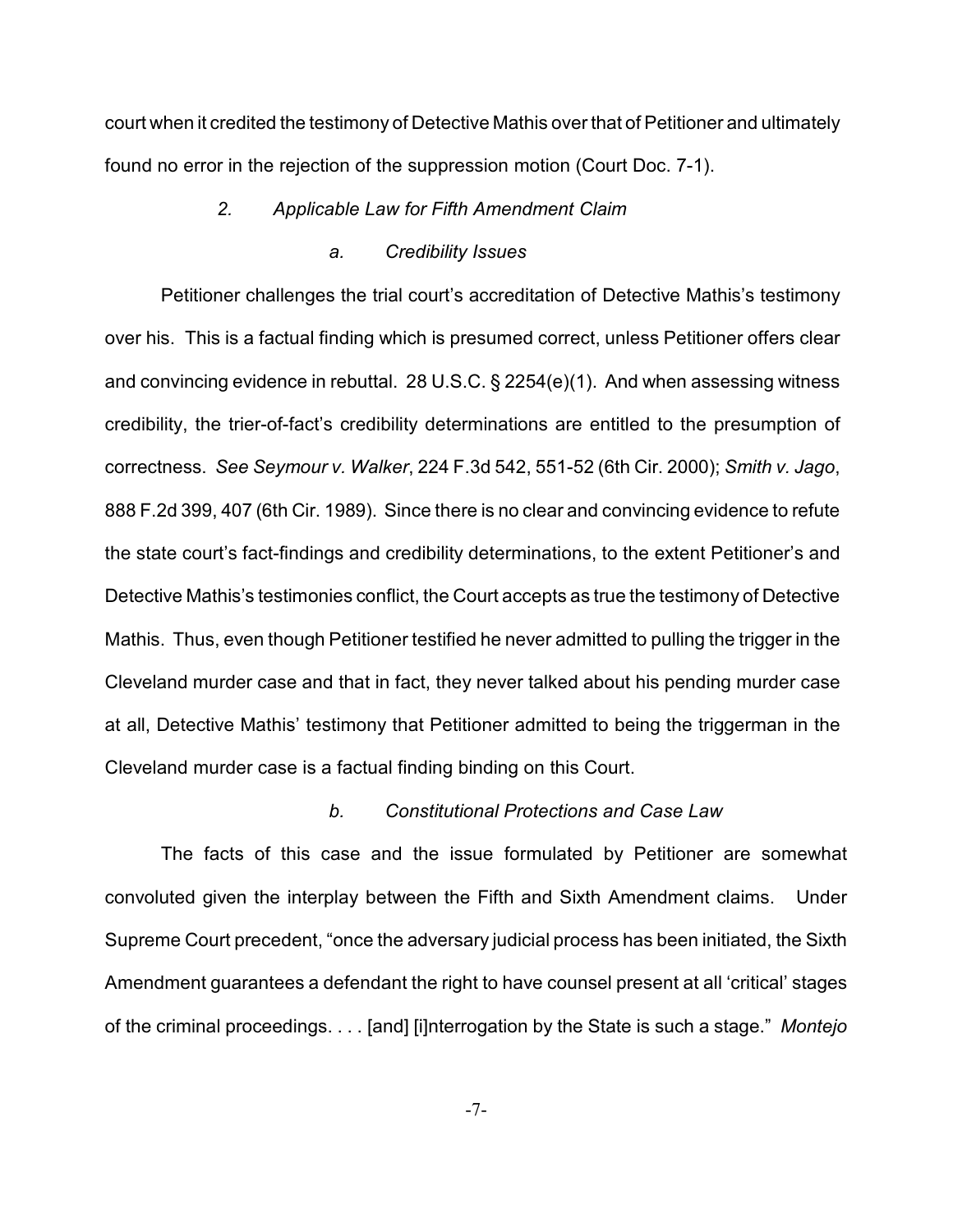*v. Louisiana,* 129 S.Ct. 2079, 2085 (2009) (citations omitted). The Fifth Amendment privilege against self-incrimination includes an implied right to counsel. *Miranda v. Arizona*, 384 U.S. 436 (1966). Though *Miranda* and its progeny, including *Edwards v. Arizona*, 451 U.S. 477 (1981), protects Fifth Amendment and not Sixth Amendment rights, "[w]hat matters is that these cases . . . protect the right to have counsel during custodial interrogation—which right happens to be guaranteed (once the adversary judicial process has begun) by two sources of law." *Montego v. Louisiana*, 129 S.Ct. at 2090 (citations omitted). The right to counsel under either amendment may be waived and "doctrines ensuring voluntariness of the Fifth Amendment waiver simultaneously ensure the voluntariness of the Sixth Amendment waiver." *Id.* "The defendant may waive the right whether or not he is already represented by counsel; the decision to waive need not itself be counseled. *Id.* (Citations omitted).

The Fifth Amendment to the United States Constitution guarantees that "no person . . . shall be compelled in any criminal case to be a witness against himself." U.S. Const. amend. V. While this amendment does not guarantee a criminal defendant the right to counsel, in certain pretrial stages—namely custodial interrogation—the privilege against selfincrimination, as discussed earlier, includes an implied right to counsel. *See Miranda*, 384 U.S. 436 (1966). Therefore, to effectuate these constitutional protections, a suspect must be informed of certain rights before he is subject to custodial interrogation. *Id.* at 444 (An individual taken into custody for questioning must be advised of his rights to be free from compulsory self-incrimination and to have the assistance of counsel). The *Miranda* safeguards are not automatically triggered when a suspect is questioned; instead, the

-8-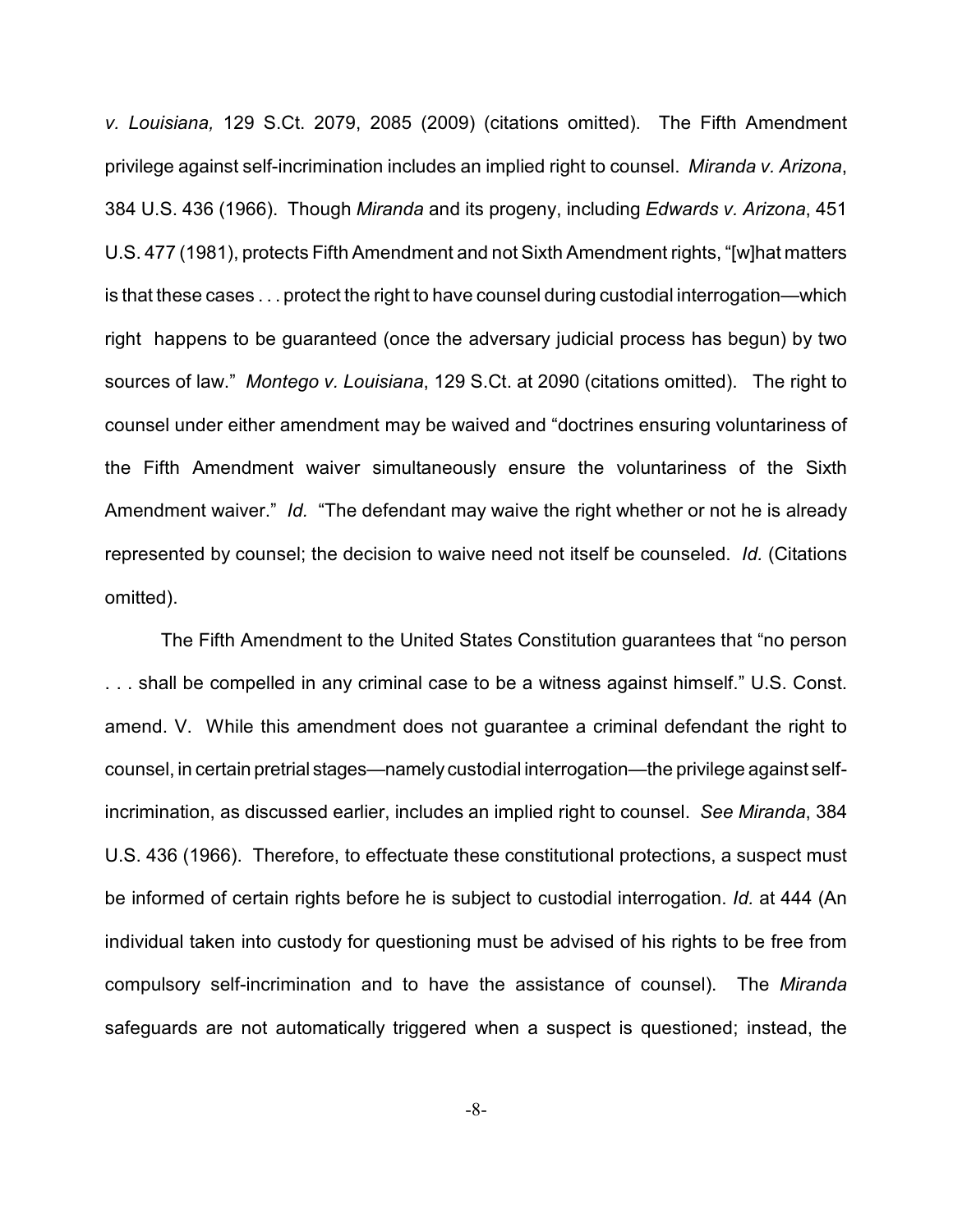*Miranda* warnings are required only when a suspect is interrogated while "in custody" or "otherwise deprived of his freedom in any significant way." *Id.* at 444. Moreover, custodial statements that do not result from interrogation, i.e., volunteered statements, do not require *Miranda* warnings and are not barred by the Fifth Amendment.

Interrogation has been defined by the Supreme Court as any police questioning of a suspect in custody "reasonably likely to elicit an incriminating response." *Rhode Island v. Innis*, 446 U.S. 291, 301 n. y, 302 n. 8 (1980). In cases arising under the Fifth Amendment, the Supreme Court has held that a waiver of the right to counsel is valid if the waiver was made with a "'a full awareness of both the nature of the right being abandoned and the consequences of the decision to abandon it." *Patterson v. Illinois*, 487 U.S. 285, 292 (1988) (quoting *Moran v. Burbine*, 475 U.S. 412, 421 (1986). In *Edwards v. Arizona*, 451 U.S. 477 (1981), the Supreme Court established the following rule to protect the Fifth Amendment– based *Miranda* right to have counsel present at any custodial interrogation: "[Once] an accused has invoked his right to have counsel present during custodial interrogation . . . [he] is not subject to further interrogation by the authorities until counsel has been made available to him, unless the accused himself initiates further communication, exchanges, or conversations with the police." *Id.* at 484-85.

## *3. Analysis of Fifth Amendment Claim*

To determine whether the statement should have been suppressed for Fifth Amendment purposes, the Court must first determine whether Petitioner was in custody and, second, whether he was subjected to interrogation. The state court's determination that Petitioner was not in custody at time of the meeting for *Miranda* purposes is not entitled to

-9-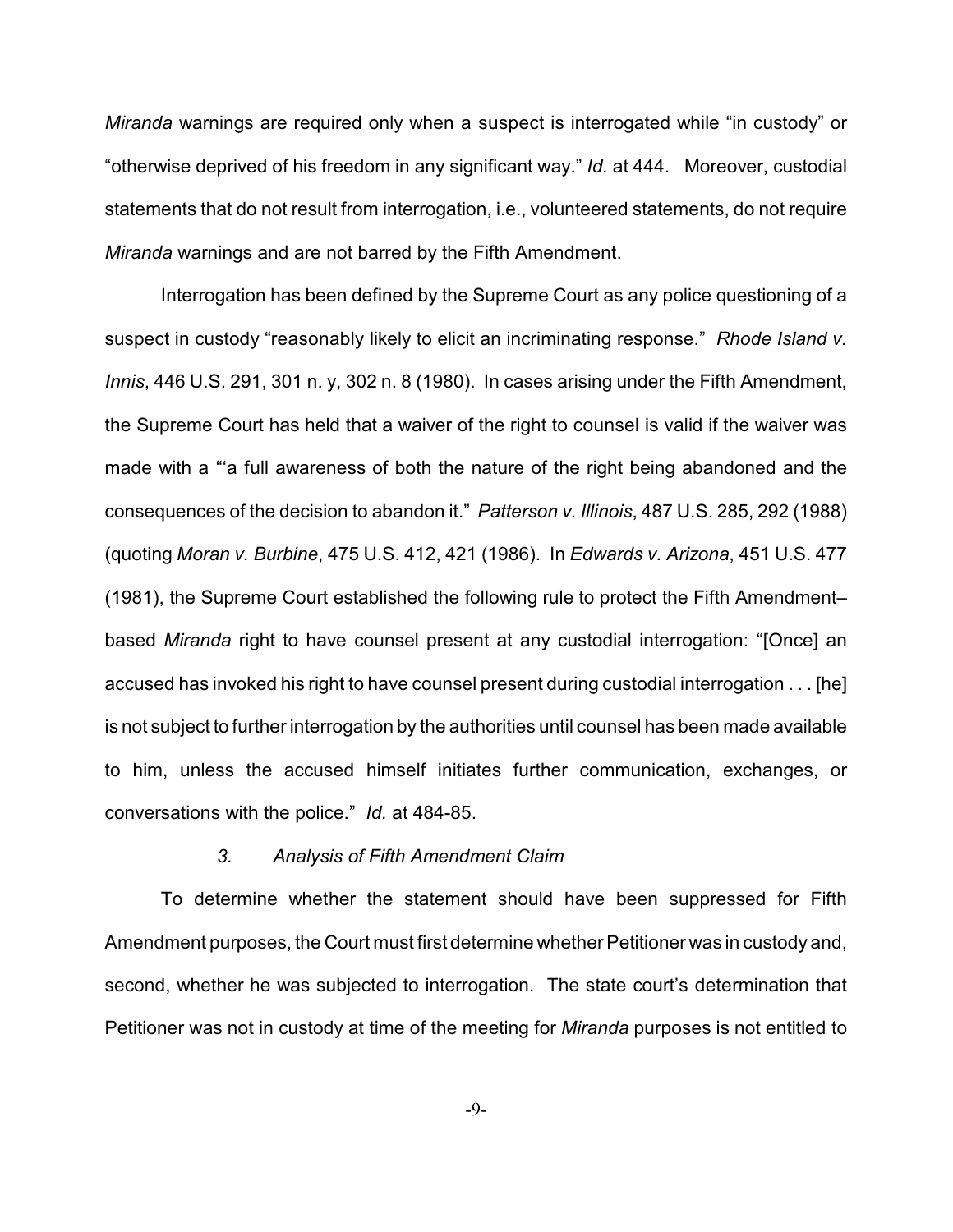the statutory presumption of correctness during federal habeas review because it is a mixed question of law and fact which warrants independent review by this federal habeas court. *Thompson v. Keohane*, 516 U.S. 99 (1995).

#### *a. Was Petitioner in custody*?

"Custody occurs either upon formal arrest or under any other circumstances where the suspect is deprived of his freedom of action in any significant way." *Miranda*, 384 U.S. at 444. The only relevant inquiry in determining whether a person is in custody, "is how a reasonable man in the suspect's position would have understood his situation." *Berkemer v. McCarty*, 468 U.S. 420, 442 (1984).

In this case, Petitioner was incarcerated and upon his request, Detective Mathis arranged to have him transported to the police service center where he made the admission that he was the triggerman in his pending murder case. Petitioner was dependent on Detective Mathis for transportation back to jail. There is no doubt that Petitioner was in custody, although not necessarily "in custody" as contemplated by *Miranda*. *See Maryland v. Shatzer*, 130 S.Ct. 1213 (Feb. 24, 2010) (discussing the difference between *Miranda* custody and incarceration pursuant to conviction). Nevertheless, for the sake of this discussion, the Court will presume, without deciding, that Petitioner was in custody for purposes of *Miranda*. Thus, the Court must determine whether Petitioner's admission that he was the triggerman in his murder case resulted from custodial interrogation. *See Illinois v.Perkins,* 496 U.S. 292, 297 (1990) ("It is the premise of *Miranda* that the danger of coercion results from the interaction of custody and official Interrogation").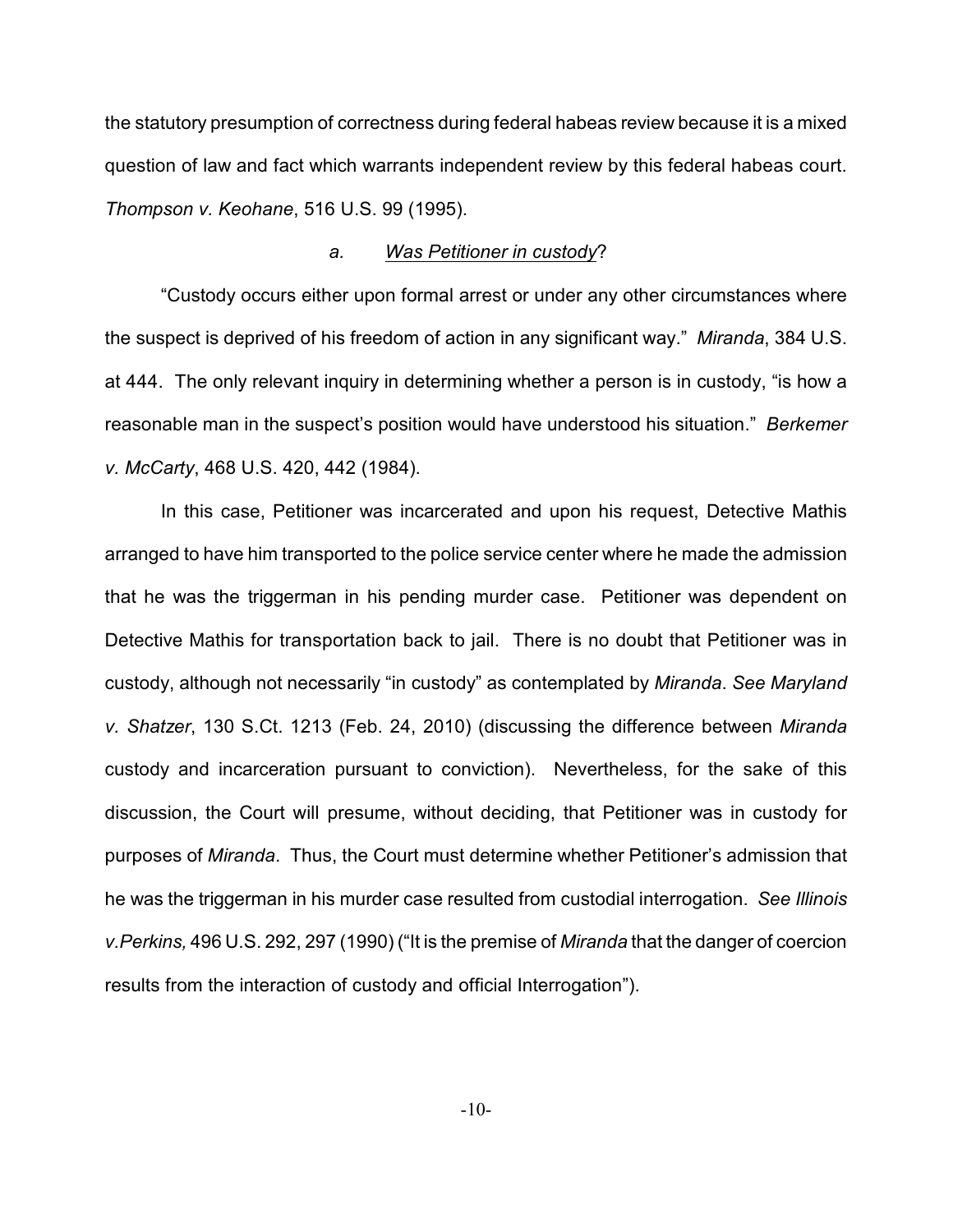#### *b. Was Petitioner subjected to custodial interrogation*

Interrogation has been defined as any express police questioning of a suspect in custody or "words or action on the part of the police (other than those normally attendant to arrest and custody) that the police should know are reasonably likely to elicit an incriminating response from the suspect," *Rhode Island v. Innis*, 446 U.S. 291,301 (1980), which is "initiated by law enforcement officers." *Miranda*, 384 U.S. at 444. The test for determining whether questioning is "interrogation" within the meaning of *Miranda* is whether, under all of the circumstances involved in a given case, questions are reasonably likely to elicit an incriminating response from the suspect. *See Rhode Island v. Innis,* 446 U.S. at 300-01. And, there must be "a measure of compulsion above and beyond that inherent in custody itself." *Id.* at 300. Therefore, when a defendant in custody makes a voluntary statement without being questioned or pressured, "the statements are admissible despite the absence of *Miranda* warnings." *United States v. Murphy*, 107 F.3d 1199, 1204 (6th Cir. 1997) (citing *United States v. Montano*, 613 F.2d 147, 149 (6th Cir. 1980).

In the instant case, Petitioner admits he contacted the police department and left a message that he wished to speak with law enforcement. The message referenced both the Cleveland murder and the trooper cases, but Petitioner testified that he only said he wanted to talk about the trooper case.

Detective Mathis waited approximately two weeks before responding to Petitioner's request to meet with law enforcement. Petitioner points to that specific fact as the centerpiece of his contention that the contact was initiated by the police and not by him.

-11-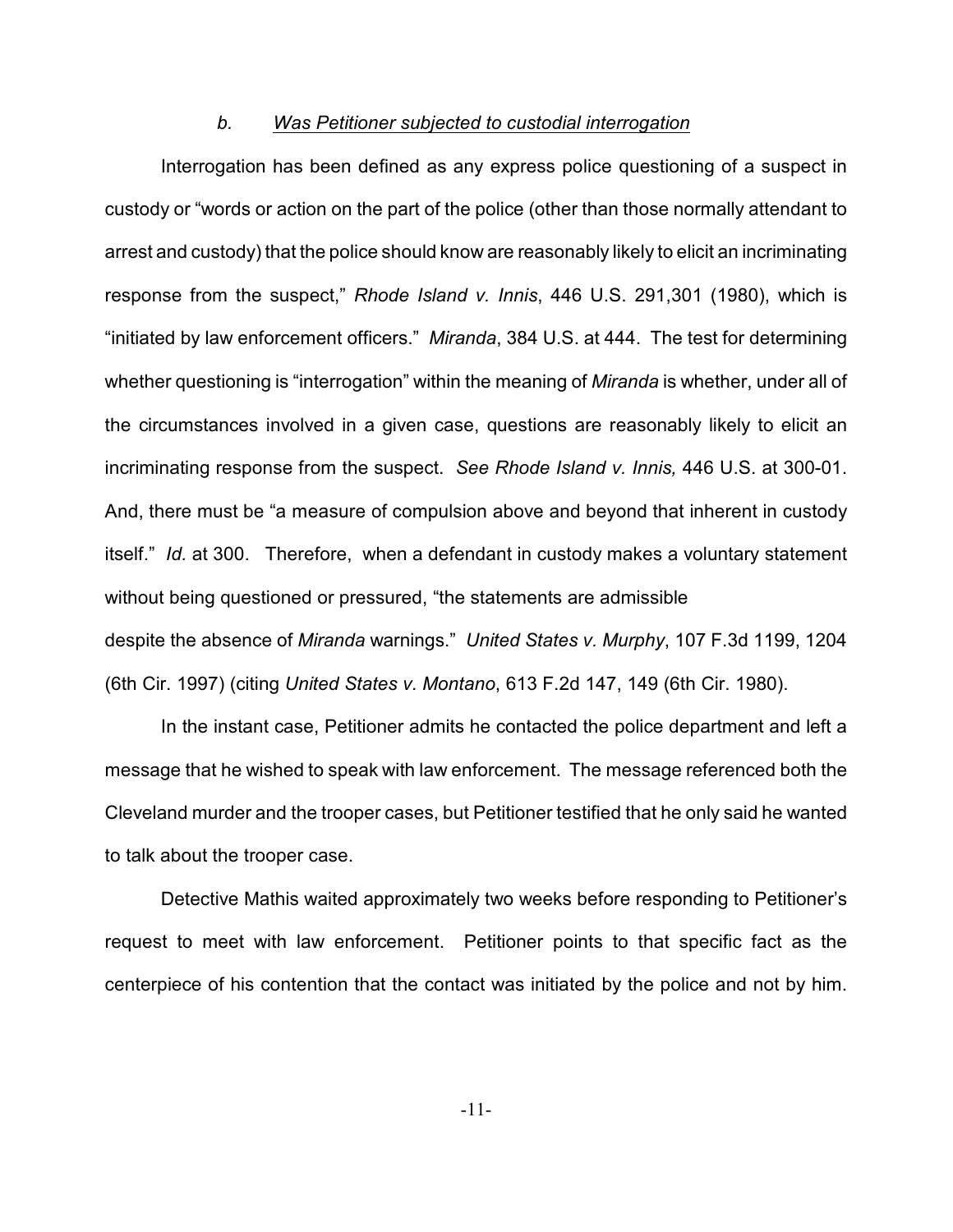Essentially, Petitioner is making a "staleness" argument, i.e., that the 2-week lapse between his request and the occurrence of the meeting somehow obviates the fact that he initiated the conversation when he called the police service center and left a message that he wished to speak with law enforcement. Petitioner points to no Supreme Court case which requires the conclusion that he did not initiate the contact, and at any rate "it is not an unreasonable application of clearly established Federal law for a state court to decline to apply a specific legal rule that has not been squarely established by [the Supreme] Court." *Knowles v. Mirzayance*, 129 S.Ct. 1411, 1419 (2009) (citations and internal quotations marks omitted) . Since there was no specific legal rule established by the Supreme Court at the pertinent time which mandated the result urged by Petitioner, the Court concludes Petitioner, and not law enforcement, initiated this contact.<sup>4</sup> See Carey v. Musaladin, 549 U.S. 70, 77 (2006) ("Given the lack of holdings from this Court regarding the potentially prejudicial effect of spectators' courtroom conduct of the kind involved here, it cannot be said that the state court "unreasonabl[y] appli[ed] clearly established Federal law." § 2254(d)(1)").

Given the lack of Supreme Court precedent requiring police to meet with a defendant within a certain time-frame from the time the defendant initiates contact, the Court concludes Petitioner, and not law enforcement, initiated this contact because Petitioner's initiation was

However, the Sixth Circuit held, in *United States v. Whaley*, 13 F.3d 963, 968 (6thCir. 1994), <sup>4</sup> that a defendant who may or may not have initiated a contact with the police "did nothing else during the succeeding three week period, his actions certainly do not show a willingness and a desire to speak generally about his case[, thus] . . . when . . . [he was removed] from his cell and interrogated . . . without counsel present," his constitutional rights were violated. W haley was in a holding area when he told an ATF agent he wanted to talk to him about his arrest, to which the officer responded you need to talk to the guy handling your case and three weeks later the officer handling his case, pursuant to the verbal message he received from the AFT agent that W haley wanted to talk to him, had W haley removed to a private room to be interviewed*. Id.* at 968. To the extent that the holding in *Whaley* survives *Maryland v. Shatzer*, it is not Supreme Court precedent, as AEDPA requires and, for this reason, cannot support habeas relief here.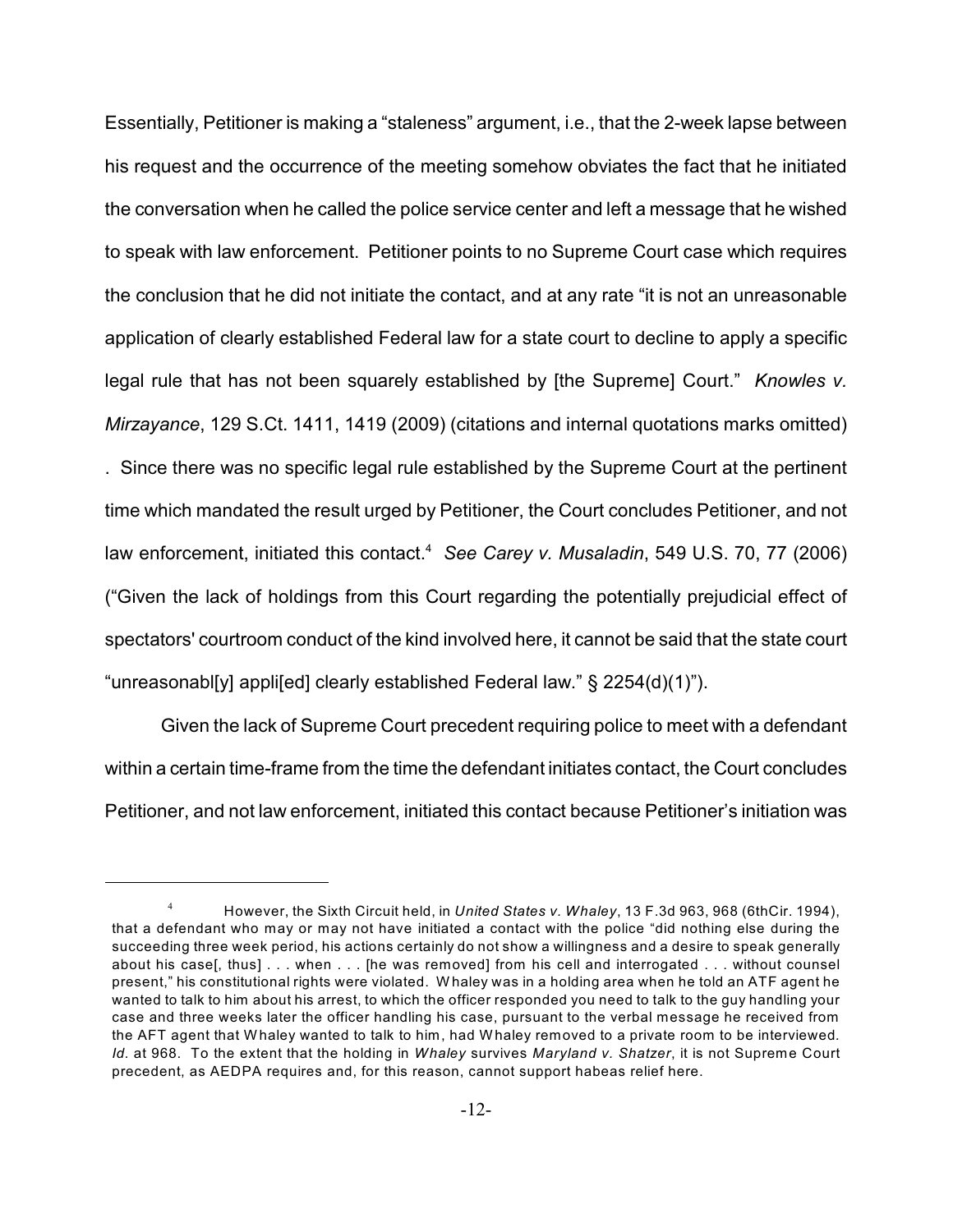not vitiated by the two week lapse between the time he contacted law enforcement and when they transported him to meet. Therefore, on this issue, the state court's determination was not contrary to or an unreasonable application of Supreme Court precedent or an unreasonable determination of the facts. *See Owens v. Bowersox*, 290 F.3d 960, 963 (8th Cir. 2002) (observing that "the state's position undoubtedly would be stronger if Mr. Owens himself had contacted the police," the habeas court concluded the state court's finding that petitioner initiated contact through his mother was not an unreasonable application of relevant Supreme Court precedent).

Initiation is one persuasive circumstance, but in and of itself is not enough to demonstrate the lack of custodial interrogation. More information is required to determine whether there was custodial interrogation. One indication that it was not, is that neither party described the meeting as an interrogation, but instead described it as a conversation and discussion [Addendum No. 1C, pp. 34-77].

Petitioner detailed the meeting in his testimony at the suppression hearing on direct and during cross-examination as follows:

First we had went on and they greeted me right then and there. I sat down. They started - - we had some conversation and I asked when my lawyer was going to be there. We kept on talking. I said, "Let me call him." When I had called Mr. Brooks, Mr. Brooks played like he didn't know what was going on. I told him I was out at the service center. Then that's when they tried to go into questions and I told them no. We was just talking about the trooper case.

When I walked in there, I walked right into his office and they started discussion and they greeted me right then and there. That's when I looked around to see if my lawyer was there and he wasn't present. And we started talking, just like me and you talking right here. Just a conversation. Wasn't no recorded statement, didn't sign anything, had no rights or anything. We was just talking. I said, I asked, "Where is Mr. Brooks at?" They said, "Mr. Brooks ain't here." I said right then and there, I had picked up the phone, said, "Can I use the phone." The phone is back here and I used the phone. When I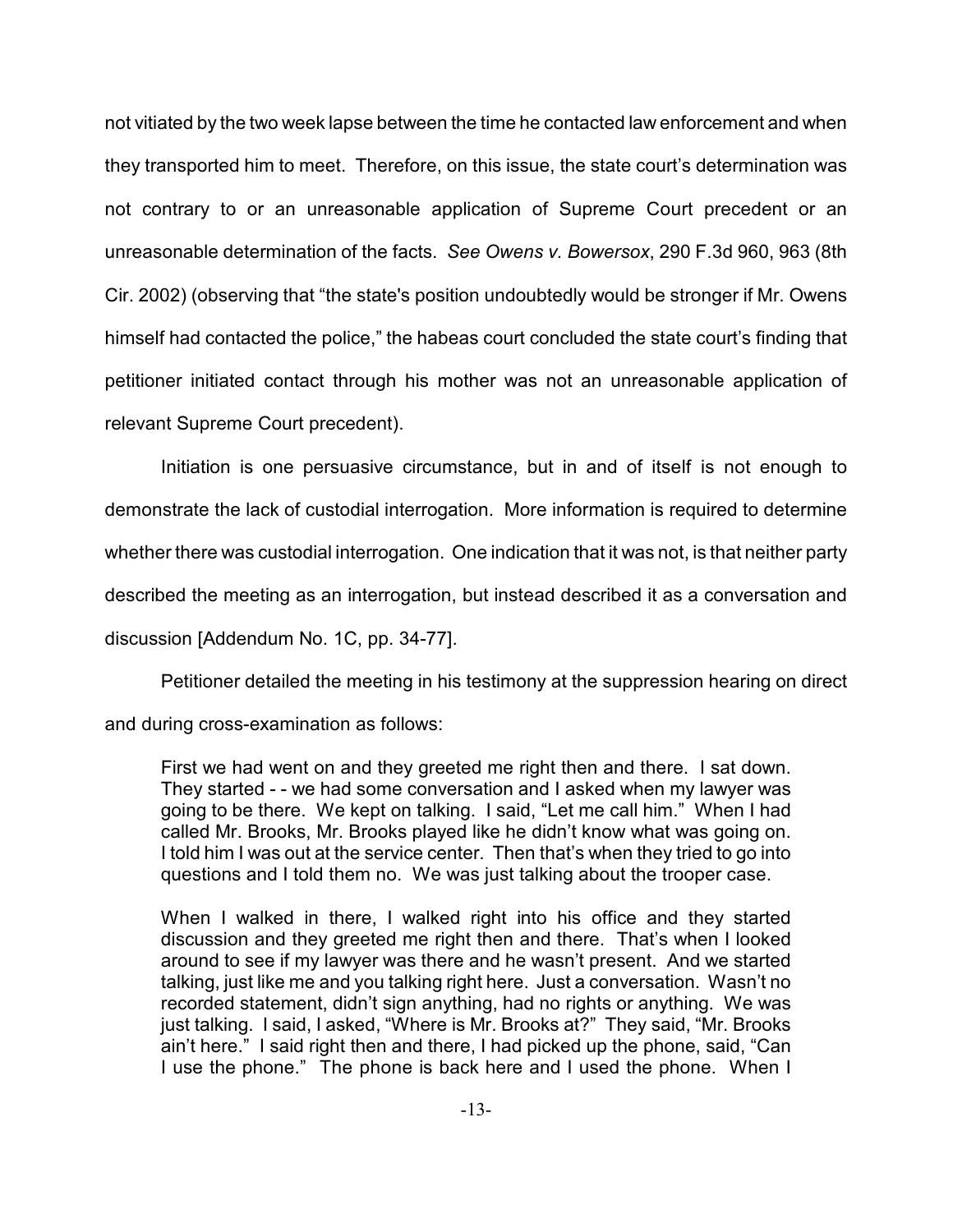called Mr. Brooks, he played like, "What's going on." I said, "I am out here at the police station." I said, "Why ain't you out here?" I [sic] said, "I'll be on my way."

So then that's when me and Mike Mathis start back talking and stuff like that because I am familiar with Mr. Mathis. We started talking and having conversation. I really wouldn't mention anything about the Cleveland case. We started talking about the trooper case. He brought other people in there who was on the case and he asked me what was going on with the trooper case so I told him the information I had. We just started talking. Mr. Brooks didn't show up so they tried to go into my case. I told them I don't want to talk about that. That's when they said this is it, we don't want to talk to you no more, can't come back here, this is it. They put me in the SWAT van and sent me back to jail. I ain't talked to them any more.

[Addendum No. 1C, pp. 48-56].

When asked whether he understood he had a right to an attorney on the date he spoke with Detective Mathis, Petitioner responded, "That particular day I wasn't going down there and talk about my case. I was just going down to talk about the trooper case. . . . It wasn't going to be no confession or none that day." [*Id.* at p. 63]. Later, Petitioner acknowledged that he understood he had the right to an attorney during this meeting; that he understood his rights; but he chose to talk to the police anyway waiting on his attorney because "[i]t was just like a neutral con - - just like me and you over there somewhere just talking, having a neutral conversation. That's all." [*Id.* at 63-64]. When asked whether the conversation was related to the Cleveland murder case, he responded that it was not but that as soon as Detective Mathis asked him about the Cleveland murder case, he remained silent and terminated the conversation [Id.].<sup>5</sup>

 $\frac{5}{10}$  As previously noted, this Court is bound by the state court's credibility finding that Petitioner did, in fact, admit his guilt, since he has not rebutted the presumption of correctness by clear and convincing evidence. 28 U.S.C. § 2254(e)(1).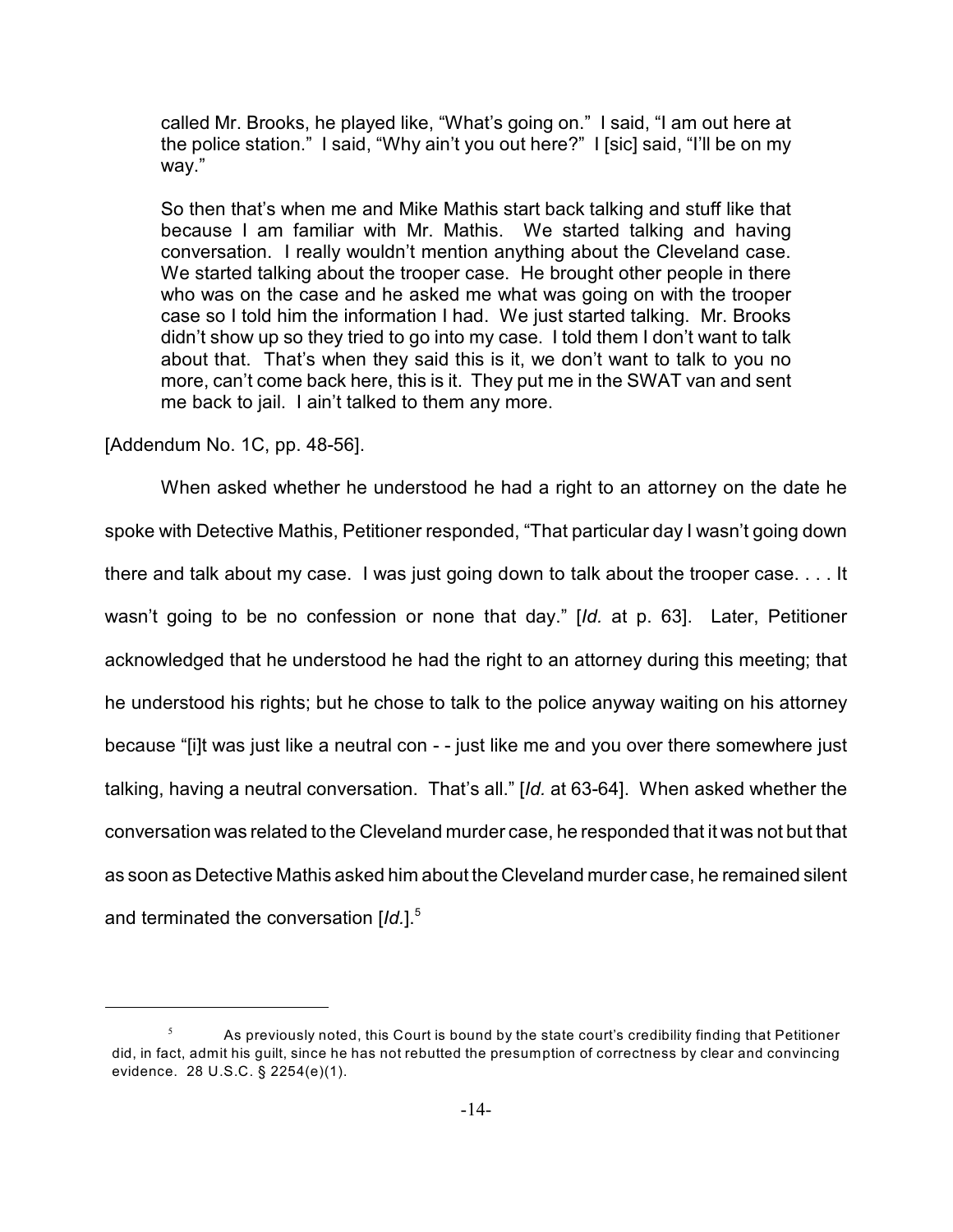Detective Mathis testified they were discussing the trooper case when Petitioner started talking about his own case. Detective Mathis explained it was not a question and answer session but rather, Petitioner "acknowedge[d] that he had told us a lot of lies during this alleged eight-hour interview and statement and talks about what some of those inconsistencies were. At a point during that, [he] makes a statement acknowledging, and he used the word, he was the triggerman on Michael Lawrence." [Addendum 1C, p. 69].

To determine whether a statement was made involuntarily, courts look to the "totality of the circumstances concerning whether a defendant's will was overborne in a particular case." *United States v. Mahan*, 190 F.3d 416, 422 (6th Cir. 1999). The purpose is to determine whether law enforcement coerced statements from the detainee, thus rendering the statements involuntary. *Colorado v. Connelly*, 479 U.S. 157, 167 (1986).

In this case, Petitioner does not claim that he was interrogated or threatened and coerced into making an involuntary statement and the record does not reveal any such conduct. Nor does it reflect that Petitioner made anything other than a voluntary statement during the meeting he initiated. Instead, the record shows that the environment, both before and during the conversation, was cordial and not coercive or threatening.

Petitioner has the burden of establishing that custodial interrogation occurred. *See United States v. Rodriguez-Suazo*, 346 F.3d 637, 643 (6th Cir. 2003) (in seeking to suppress evidence burden on defendant to demonstrate a constitutional or statutory violation); *United States v. de la Fuente*, 548 F.2d 528, 533 (5th Cir.) (defendant must show confession was result of custodial interrogation but government then has burden of proving voluntary waiver).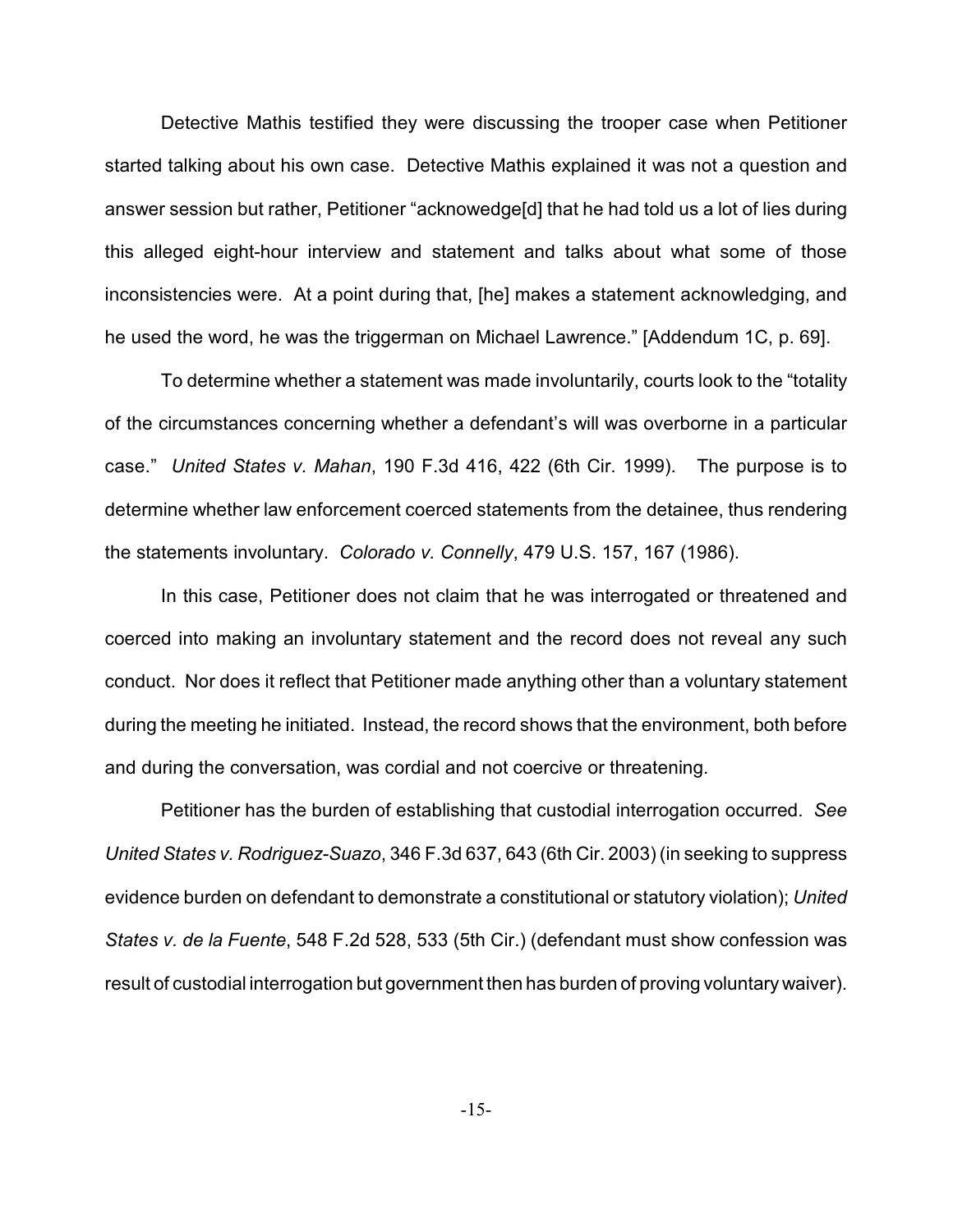Therefore, based on Petitioner's testimony and due to the lack of threats, coercion, and interrogation, the Court concludes Petitioner's statement admitting he was the triggerman in his murder case, which was made at the police service center without being advised of his *Miranda* rights, was made voluntarily and was not the result of interrogation. Accordingly, the state trial court did not unreasonably apply relevant Supreme Court precedent when it determined Petitioner initiated contact with law enforcement; he was not subjected to custodial interrogation; he made a voluntary statement, he was not denied his right to counsel, and denied Petitioner's motion to suppress. Accordingly, Petitioner's Fifth Amendment claim will be **DISMISSED**.

#### *4. Sixth Amendment Claim*

Petitioner also claims that his Sixth Amendment right to counsel was violated when Detective Mathis, knowing he had previously invoked his right to counsel during the previous meeting with law enforcement, had him transported to the police service center and interrogated him without first notifying his attorney.

#### *a. Law Applicable to Sixth Amendment Claim*

The Sixth Amendment provides in part that "[i]n all criminal prosecutions, the accused shall enjoy the right . . . to have the Assistance of Counsel for his defence." U.S. Const. amend. VI. A criminal prosecution has been initiated when a formal charge, preliminary hearing, indictment, information, or arraignment has been filed or has occurred. *See Kirby v. Illinois*, 406 U.S. 682, 688 (1972) ("Sixth Amendment right to counsel attaches only at or after the time that adversary judicial proceedings have been initiated against him"). The Supreme Court explained in *Fellers v. United States*, 540 U.S. 519 (2004) that it had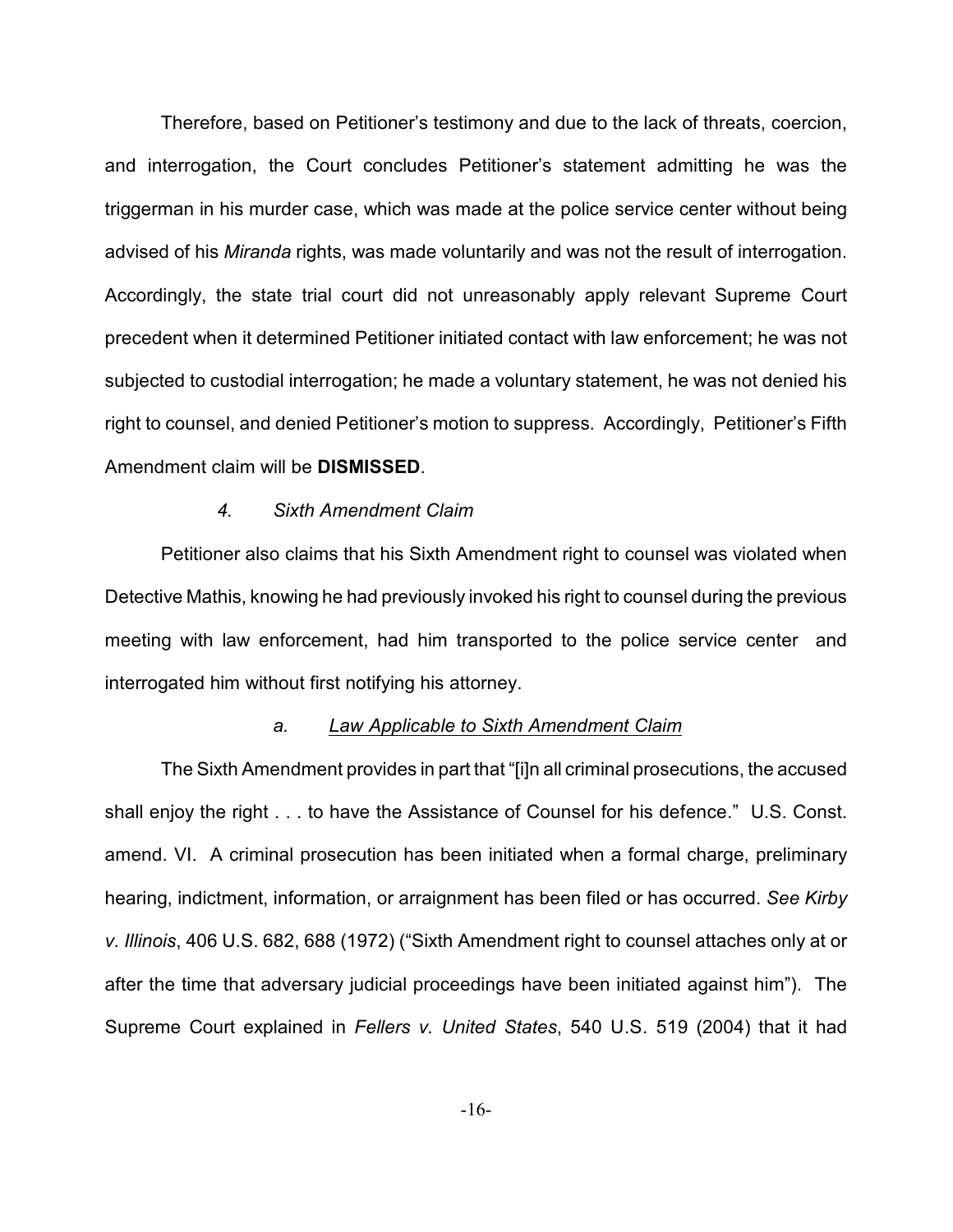previously "held that an accused is denied the basic protections of the Sixth Amendment when there is used against him at his trial evidence of his own incriminating words, which federal agents . . . deliberately elicited from him after he had been indicted and in the absence of his counsel." *Id.* at 523 (internal quotation marks and citations omitted). However, the Sixth Amendment does not bar post-indictment questioning in the absence of counsel if a defendant waives the right to counsel. *See Patterson v. Illinois*, 487 U.S. 285 (1988).

The relevant question here, therefore, is whether Petitioner voluntarily waived his right to counsel. The burden of proving "an intentional relinquishment or abandonment of a known right or privilege," rests with the State. *Brewer v. Williams,* 430 U.S. 387, 404 (1977) (quoting *Johnson v. Zerbst*, 304 U.S. 458, 464 (1938). Whether Petitioner waived his constitutional right to counsel is an issue of federal law. Thus, in this habeas proceeding, the question of waiver of counsel is not a question of historical fact, but rather one which requires the application of constitutional principles to the facts as found. *Brewer v. Williams*, 430 U.S. 387 (1977).

The Supreme Court has instructed:

To establish a waiver of the Sixth Amendment right to counsel, it is therefore not enough for the State to point to conduct—such as the initiation of a conversation—that demonstrates that the defendant's statements were made voluntarily. Since a Sixth Amendment violation does not depend upon coercion, the protection of the Sixth Amendment is not waived by conduct that shows only that a defendant's statements were not coerced. The State must show that the defendant intelligently and knowingly relinquished his right not to be questioned in the absence of counsel. The State can establish a waiver only by proving an intentional relinquishment or abandonment of the right to have counsel present.

*Wyrick v. Fields*, 459 U.S. 42, 54 (1984) (internal quotation marks and citations omitted).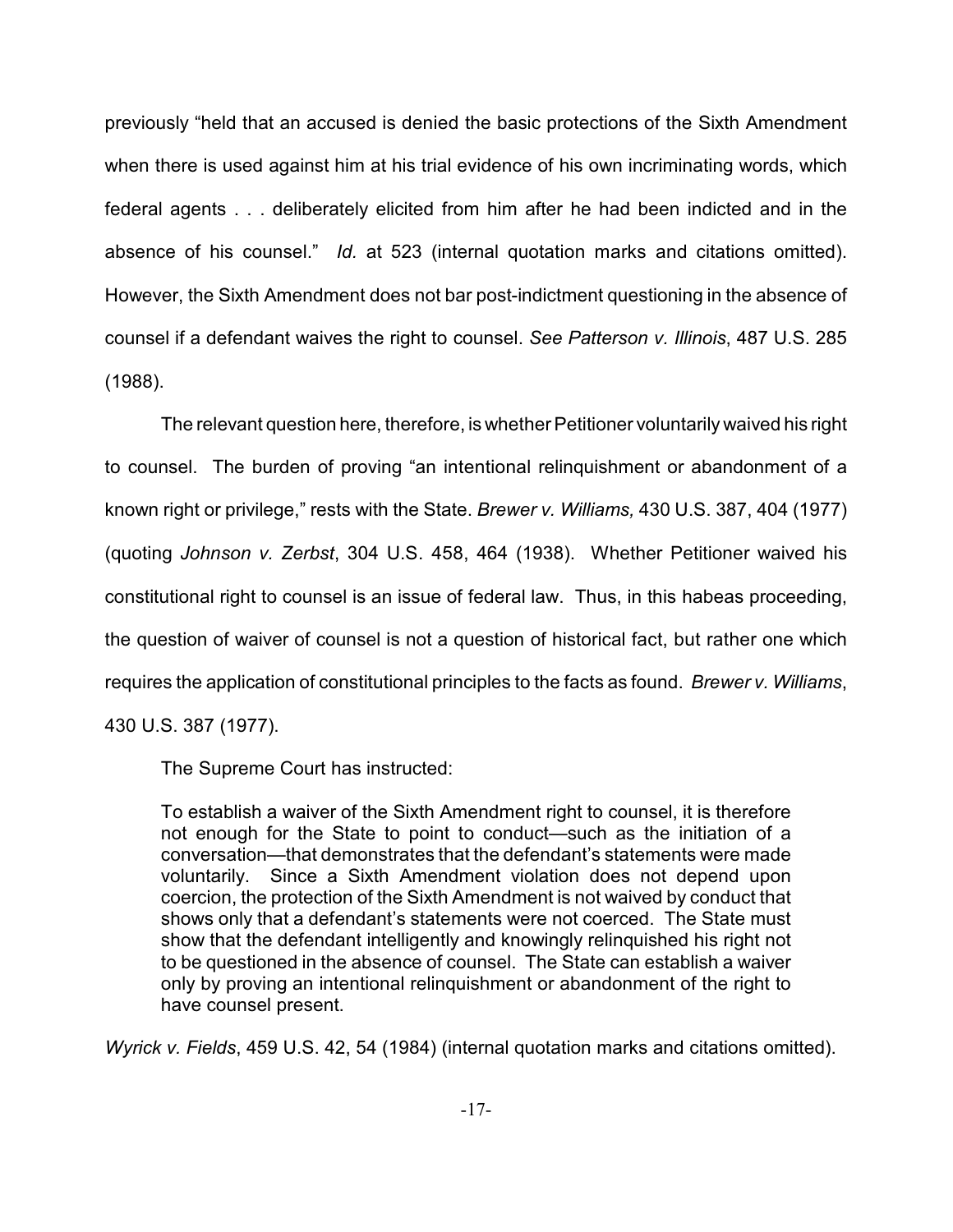A defendant initiates an interrogation if he "evince[s] a willingness and a desire for a generalized discussion about the investigation." *Oregon v. Bradshaw*, 462 U.S. 1039, 1045- 46 (1983). However, the defendant's initiation of police interrogation, alone, is insufficient to demonstrate a voluntary waiver of the right to counsel. Instead, it is the circumstances as a whole, including the initiation, which determine whether the defendant voluntarily, knowingly, and intelligently waived his right to counsel. *See Oregon v. Bradshaw*, 462 U.S. at 1045-46.

The Supreme Court has instructed that the State need "prove waiver only by a preponderance of the evidence." *Colorado v. Connelly*, 479 U.S. 157, 168 (1986). In *North Carolina v. Butler,* 441 U.S. 369, 373 (1979), the Court reiterated that defendants are presumed not to waive their rights, but made clear that even though a state's burden is great, a waiver need not be explicit, but rather may be "inferred from the actions and words of the [defendant].<sup>"6</sup> Although *Butler* was a case involving the right to counsel guaranteed by *Miranda*, the Court finds its analysis of what constitutes a waiver of such right instructive.

*North Carolina v. Butler*, 441 U.S. at 373.

 $6$  The Supreme Court explained:

An express written or oral statement of waiver of the right to remain silent or of the right to counsel is unusually strong proof of the validity of that waiver, but is not inevitably either necessary or sufficient to establish waiver. The question is not one of form, but rather whether the defendant in fact knowingly and voluntarily waived the rights delineated in the *Miranda* case. As was unequivocally said in *Miranda,* mere silence is not enough. That does not mean that the defendant's silence, coupled with an understanding of his rights and a course of conduct indicating waiver, may never support a conclusion that a defendant has waived his rights. The courts must presume that a defendant did not waive his rights; the prosecution's burden is great; but in at least some cases waiver can be clearly inferred from the actions and words of the person interrogated.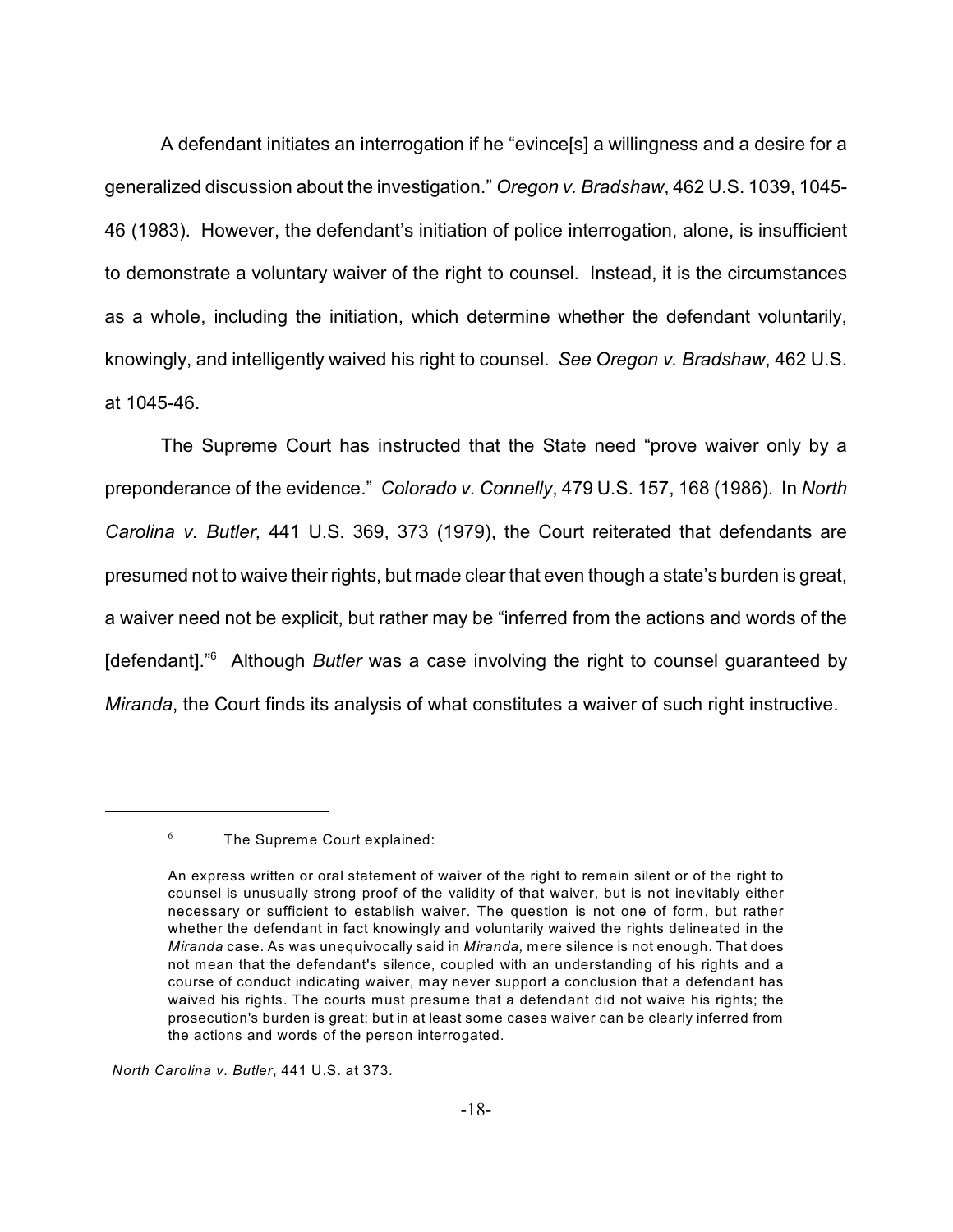#### *b. Waiver*

It is uncontested that judicial proceedings had been initiated against Petitioner when he met with Detective Mathis and that he had previously invoked his right to counsel. In addition, it is undisputed that Petitioner did not expressly waive his right to counsel, as Detective Mathis did not ask Petitioner if he wished to waive his right to counsel and he did not have him sign a waiver form during the December meeting. It is well established, however, that an express waiver is not constitutionally required. *North Carolina v. Butler*, 441 U.S. 369, 373 (1979); *United States v. Scarpa*, 897 F.2d 63, 68-69 (2nd Cir. 1990), *cert. denied*, 498 U.S. 816 (1990) (implied waiver based upon evidence defendant "consistently chose to confront law enforcement officers without assistance," negotiated in his motel room with DEA agents for 45 minutes without contacting an attorney, though he had previously worked with attorneys).

Here, the facts surrounding the meeting Petitioner initiated support a clear inference that Petitioner waived his right to counsel and did so knowingly and voluntarily. First, the evidence indicates Petitioner initially waived his right to counsel after being advised of his *Miranda* rights the day after the victim's body was found [Addendum 1E, p. 94]. Second, once he was charged with the murder, Petitioner invoked his right to counsel. Third, during the interview where counsel was present for three hours, Petitioner waived his right to counsel and proceeded the discussion with law enforcement for almost five more hours without counsel. Accordingly, there is no doubt that Petitioner knew of his right to counsel when he sought out and initiated contact with law enforcement. The record clearly reflects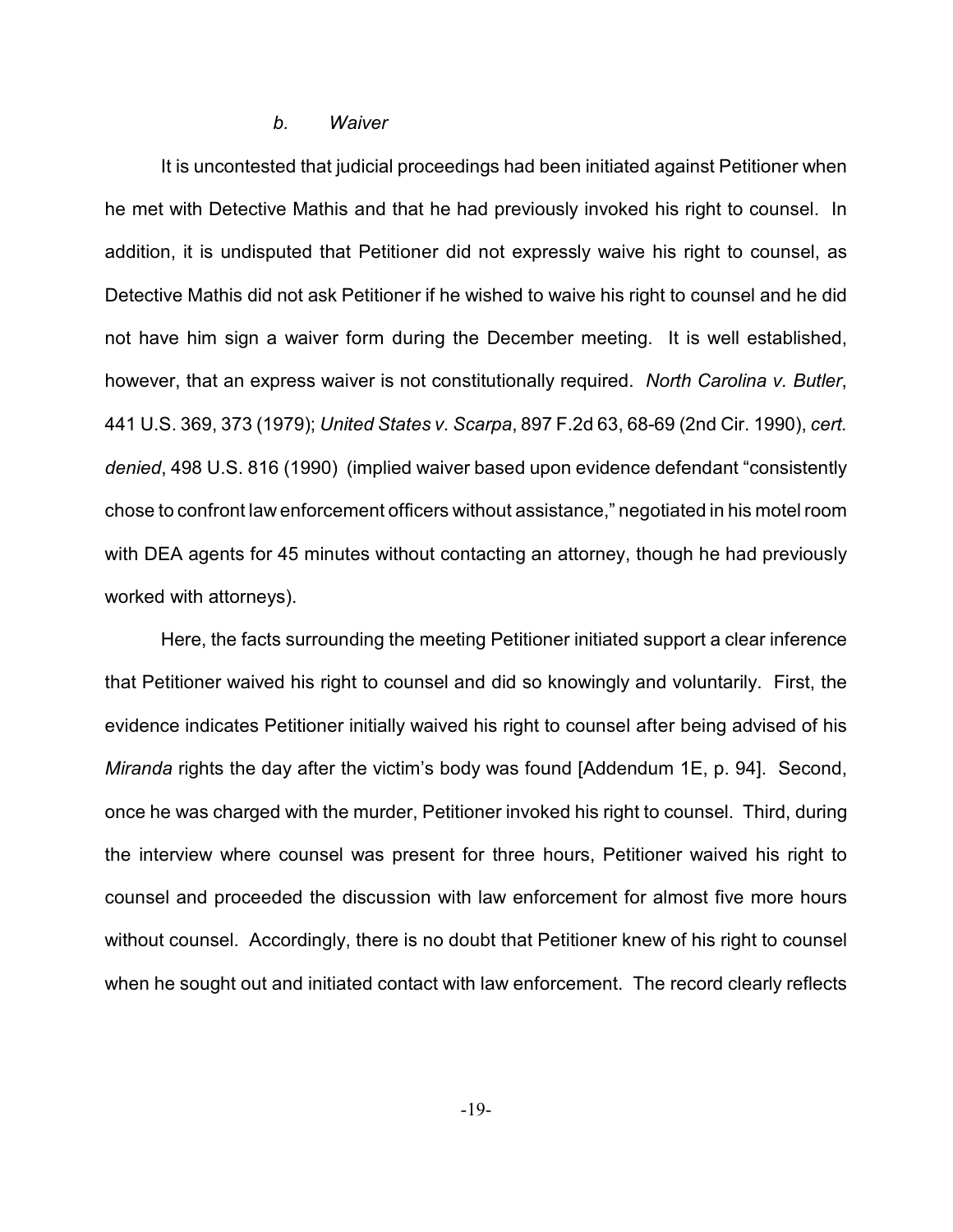that during this criminal case, Petitioner had been informed of and appeared to understand his right to counsel [Addendum 1E, p. 93].

In addition, Petitioner first requested counsel to schedule the second meeting but after not hearing from counsel for approximately two weeks, Petitioner decided to initiate the meeting himself, because he had basically concluded counsel was not performing adequately [Addendum 1C, p. 46-65]. Therefore, the evidence before the Court reflects Petitioner decided to take matters into his own hands and to talk with law enforcement without counsel. Upon arriving at the police service center he allegedly called counsel and counsel said he was on his way.<sup>7</sup> However, rather than waiting until counsel arrived, Petitioner chose to speak with law enforcement without counsel, and as he describe it they had a very cordial conversation. The circumstances as reflected in the record, including Petitioner's own conduct and the fact that this meeting was not an interrogation, when viewed in light of Petitioner's assertion of his right to counsel, clearly demonstrates, by a preponderance of the evidence, that he knowingly and voluntarily waived his right to the assistance of counsel during his meeting with Detective Mathis and made a voluntary statement. Accordingly, the circumstances in this case provide no reasonable basis for finding Petitioner did not waive his right to counsel. Accordingly, the Court finds that there was no Sixth Amendment violation.

Although Detective Mathis did not recollect whether Petitioner requested and called his <sup>7</sup> attorney and he normally would have made a note of such a request in his notes, and no such notation was in his notes, Detective Mathis was unable to deny that such a request and call could have been taken place. [Addendum 1C, p. 66-69].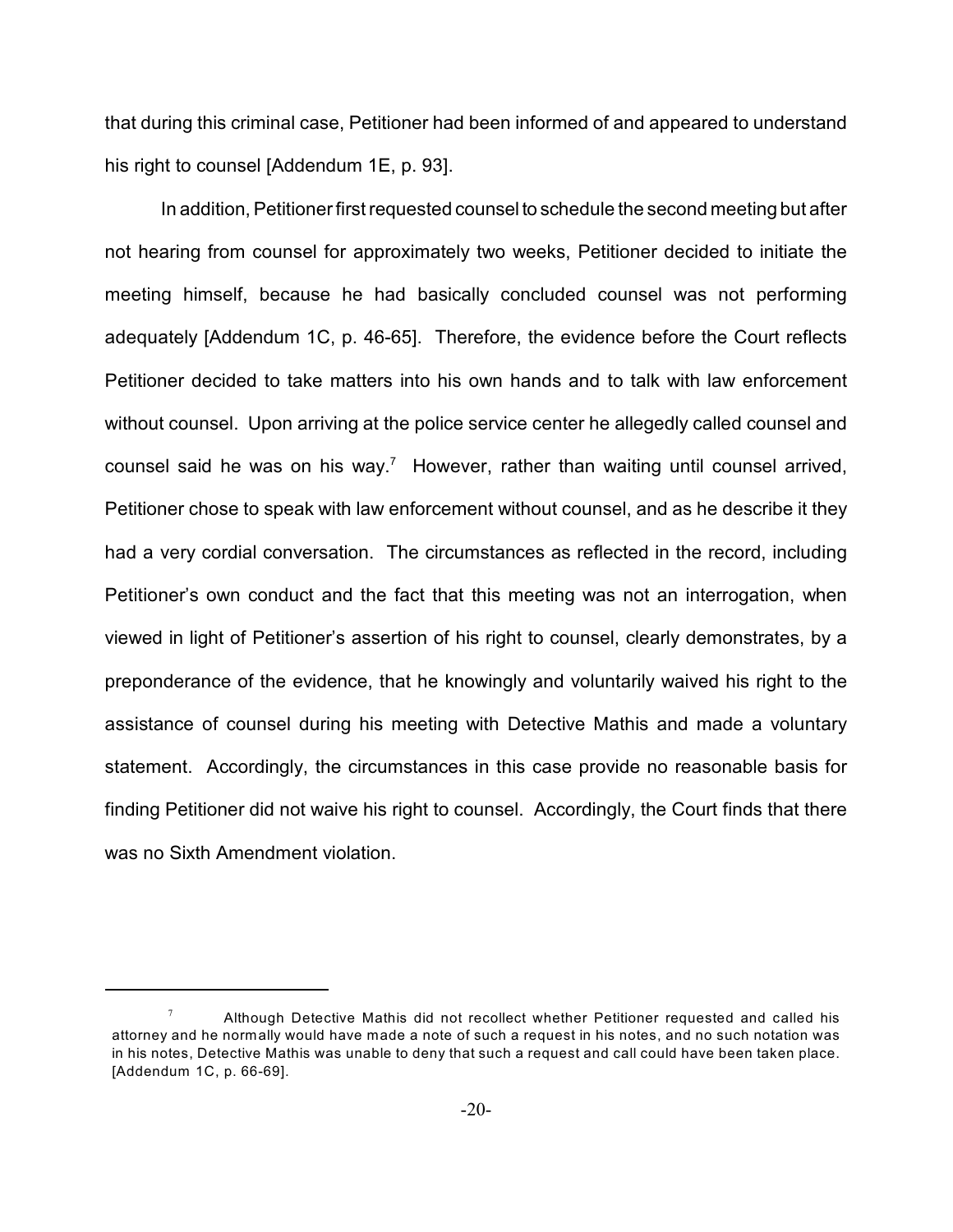## **B. Denial of Competency Hearing/Evaluation**

Petitioner contends the trial court erred in failing to conduct a competency hearing in his case. Federal habeas corpus relief is available only if a petitioner first exhausts available state court remedies. *See* 28 U.S.C. § 2254(b)(1)(A). If the claim presented in federal court was never actually presented in state courts, but a state procedural rule now prohibits the state court from considering the claim, then it is considered exhausted but procedurally barred unless the petitioner can show cause for not asserting the claim and prejudice or that refusal to consider the claim would result in a fundamental miscarriage of justice. *Coleman v. Thompson*, 501 U.S. 722, 752-53 (1991).

In the instant case, Petitioner has never raised this claim in state court proceedings, either on direct appeal or during post-conviction proceedings, thus he has failed to fairly present this claim to the state courts, resulting in a default. State procedural rules—Tenn. Code Ann. § 40-30-102(a), the post-conviction statute of limitations, and Tenn. Code Ann. § 40-30-102(c), the "one petition" limitation—now prevent him from asserting this claim in state court. In addition, Petitioner has failed to demonstrate cause and prejudice or that refusal to consider his claim would result in a fundamental miscarriage of justice. Because a habeas petitioner is required to exhaust state remedies by presenting the substance of his constitutional claim to the state courts prior to seeking federal habeas relief, and Petitioner did not present this claim to the Tennessee state courts, he is barred from presenting this claim in this federal habeas proceeding.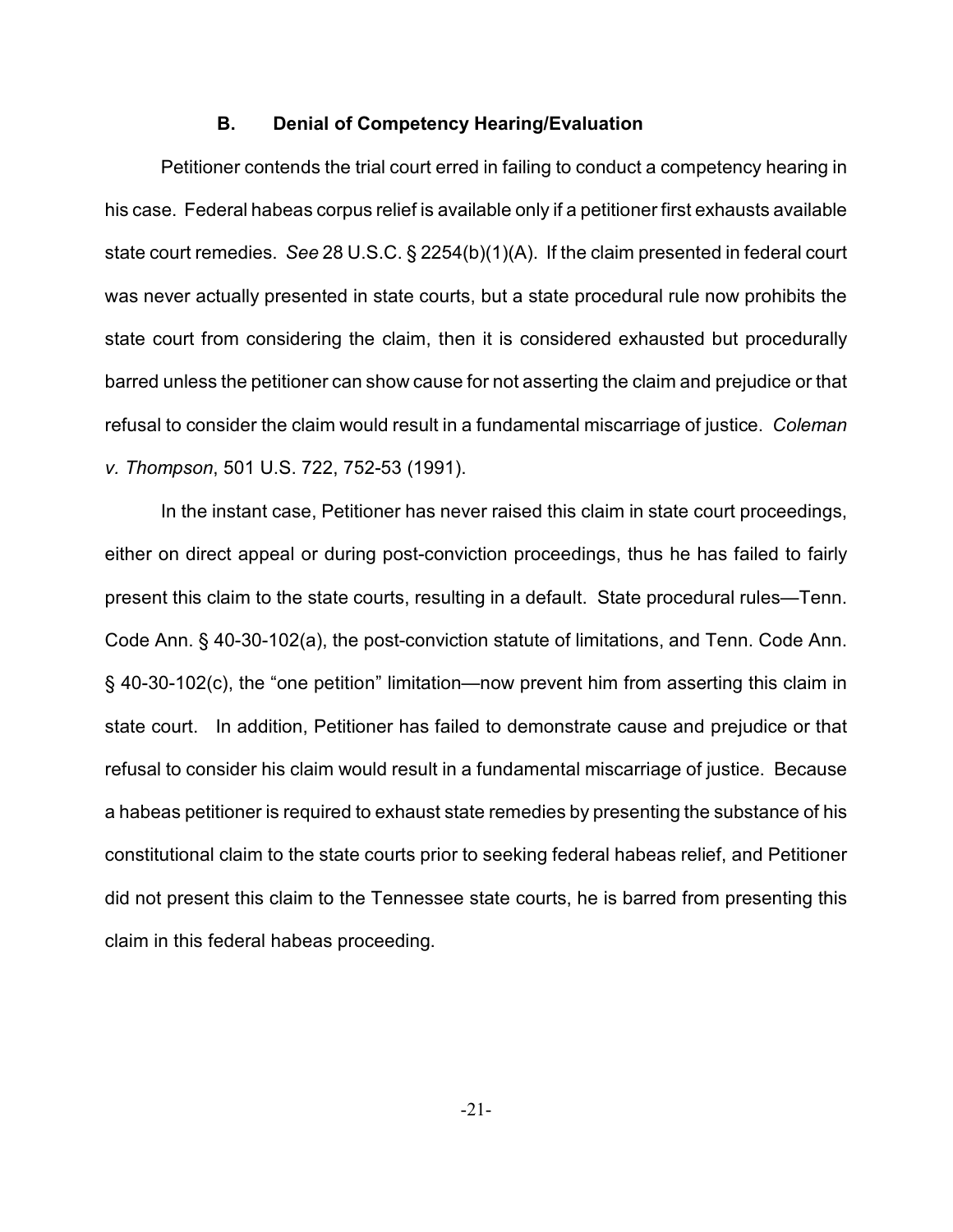## **C. Ineffective Assistance of Counsel**

Petitioner asserts he was denied effective assistance of counsel at trial and on appeal. Petitioner raised an ineffective assistance of counsel claim during state postconviction proceedings. To the extent Petitioner's federal habeas ineffective assistance of counsel claim is different from the specific claims raised and addressed by the state court, he has procedurally defaulted the new claims and habeas relief is **DENIED** as to the new claims since Petitioner has demonstrated neither cause and prejudice nor that a refusal to consider the claims would result in a fundamental miscarriage of justice.

Although Petitioner claims post-conviction counsel failed to raise all of these claims, "[t]he ineffectiveness or incompetence of counsel during . . . State collateral post-conviction proceedings shall not be a ground for relief in a proceeding arising under section 2254." 28 U.S.C. § 2254(I). Furthermore, Petitioner is not constitutionally entitled to effective assistance of counsel during a post-conviction proceeding; thus, an attack against postconviction counsel cannot establish cause for procedural default. *Pennsylvania v. Finley,* 481 U.S. 551, 555-559 (1987).

The claims that are properly before this federal habeas Court are Petitioner's claims that he received ineffective assistance of counsel at trial and on appeal when counsel "(1) failed to request the removal of a juror, Daisy Foster; (2) questioned Marco Brooks about his family's criminal history to the detriment of Petitioner's case; (3) failed to adequately investigate Petitioner's case and prepare for trial; and (4) failed to object to the prosecutor's leading questions during Mr. Brooks' direct examination." *Paris v. State*, 2005 WL 1981495 (Tenn.Crim.App. Aug. 16, 2005) (unpublished).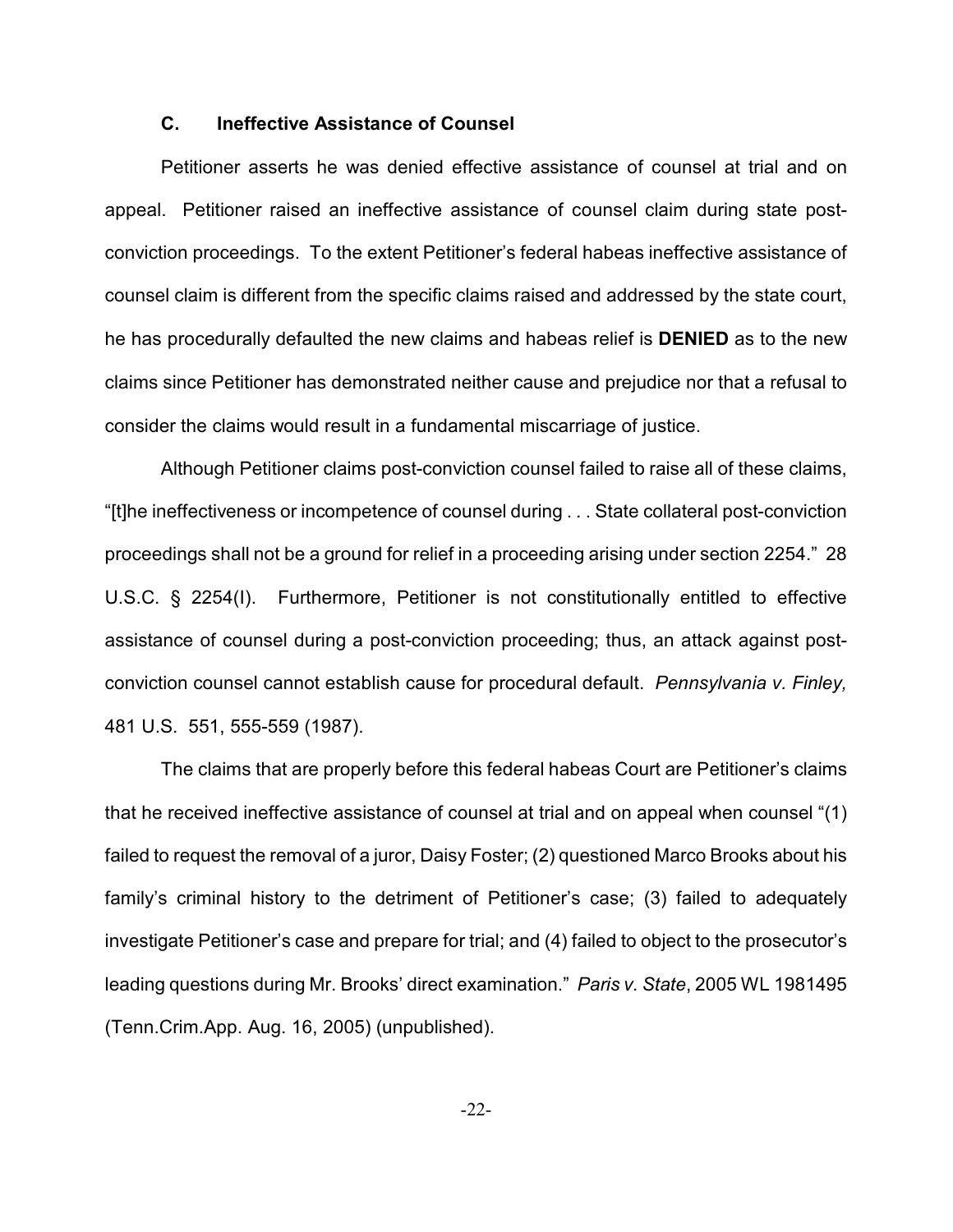## 1. *Applicable Law*

The criteria for analyzing a claim of ineffective assistance of counsel is set forth in *Strickland v. Washington*, 466 U.S. 668(1984). *Strickland* requires a defendant to demonstrate two essential elements: (1) counsel's performance was deficient ( i.e., counsel was not functioning as counsel guaranteed the defendant by the Sixth Amendment), and (2) counsel's deficient performance prejudiced the defense ( i.e., deprived the defendant of a fair trial rendering the outcome of the trial unreliable). *Id*. at 687-88; *see also McQueen v. Scroggy*, 99 F.3d 1302, 1310-11 (6th Cir.1996), *cert. denied*, 520 U.S. 1257 (1997); *Sims v. Livesay*, 970 F.2d 1575, 1579-81 (6th Cir.1992); *Flippins v. United States*, 808 F.2d 16, 17-18 (6th Cir.), *cert. denied*, 481 U.S. 1056 (1987).

To establish his attorney was not performing within the range of competence demanded of attorneys in criminal cases, a defendant must demonstrate the attorney's representation fell below an objective standard of reasonableness. *Strickland*, 466 U.S. at 687-88; *McMann v. Richardson*, 397 U.S. 759 (1970). "Counsel is constitutionally ineffective only if performance below professional standards caused the defendant to lose what he otherwise would probably have won." *United States v. Morrow*, 977 F.2d 222, 229 (6th Cir.1992); *see also West v. Seabold*, 73 F.3d 81, 84 (6th Cir.1996). There is a strong presumption that counsel's conduct was within the wide range of reasonable professional assistance. *Strickland*, 466 U.S. at 689. With repect to the performance prong, the *Strickland* court instructs that:

Judicial scrutiny of counsel's performance must be highly deferential. It is all too tempting for a defendant to second-guess counsel's assistance after conviction or adverse sentence, and it is all too easy for a court, examining counsel's defense after it has proved unsuccessful, to conclude that a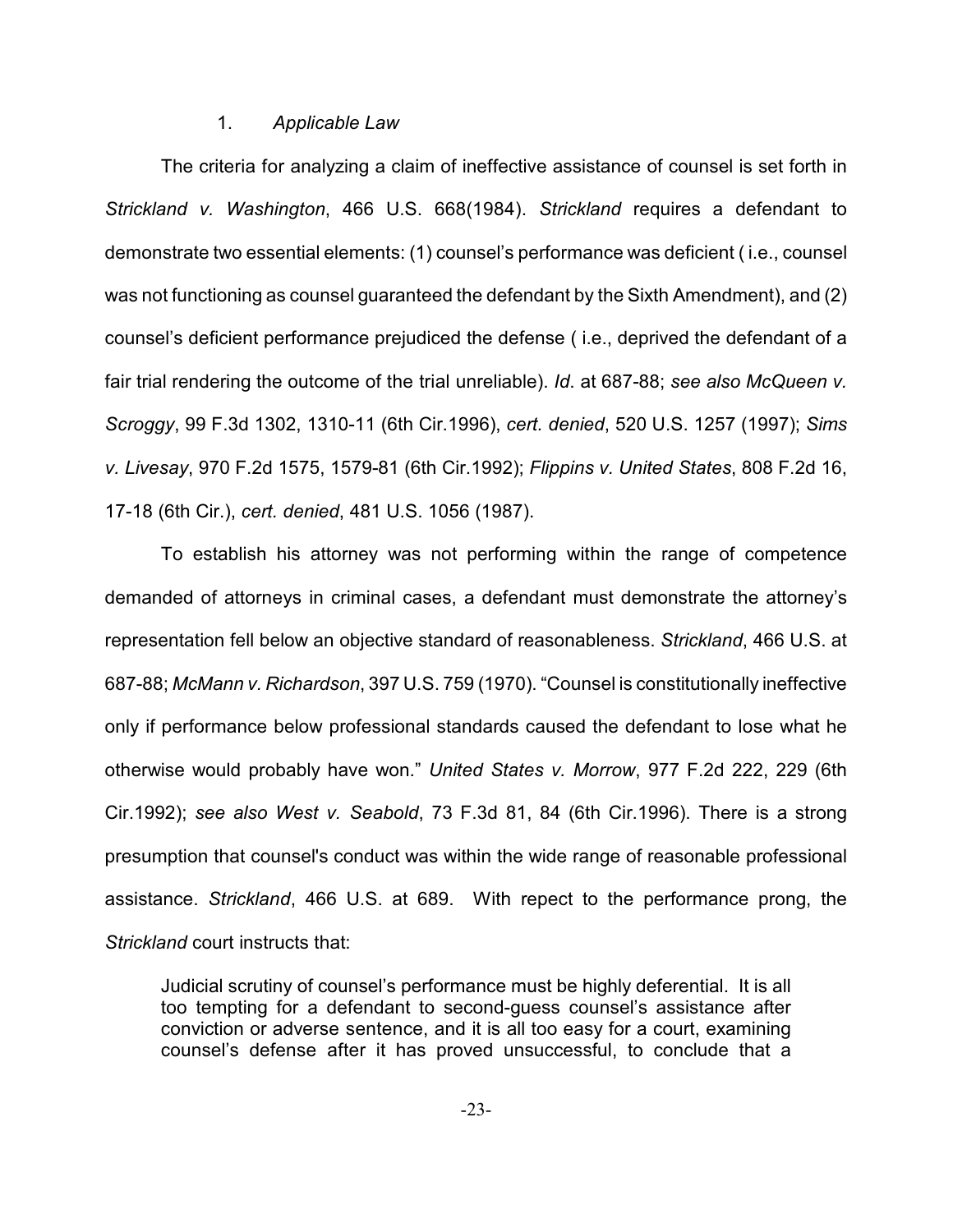particular act or omission of counsel was unreasonable. A fair assessment of attorney performance requires that every effort be made to eliminate the distorting effects of hindsight, to reconstruct the circumstances of counsel's challenged conduct, and to evaluate the conduct from counsel's perspective at the time. Because of the difficulties inherent in making the evaluation, a court must indulge a strong presumption that counsel's conduct falls within the wide range of reasonable professional assistance; that is, the defendant must overcome the presumption that, under the circumstances, the challenged action might be considered sound trial strategy. There are countless ways to provide effective assistance in any given case. Even the best criminal defense attorneys would not defend a particular client in the same way.

*Id.* at 690 (internal quotation marks and citations omitted).

With respect to *Strickland's* prejudice prong, a petitioner must prove prejudice by "show[ing] that there is a reasonable probability that, but for counsel's unprofessional errors, the result of the proceeding would have been different. A reasonable probability sufficient to undermine confidence in the outcome." *Id.* at 694.

An ineffective assistance of counsel claim must satisfy both *Strickland* prongs, therefore, "[i]f it is easier to dispose of an ineffectiveness claim on the ground of lack of sufficient prejudice, . . . that course should be followed." *Id*. at 697.

In addition, under the AEDPA, this Court's review of the state court's decision is subject to another level of deference. *Bell v. Cone*, 535 U.S. 685, 698-99 (2002); *Knowles v. Mirzayance*, 129 S.Ct. 1411, 1420 (2009) (noting a "doubly deferential" standard applies to *Strickland* claims under the AEDPA). Thus, in order to prevail on this claim, Petitioner must make the additional showing that the state court's ruling that counsel was not ineffective constituted an objectively unreasonable application of *Strickland*. 28 U.S.C.  $\S$  2254(d)(1).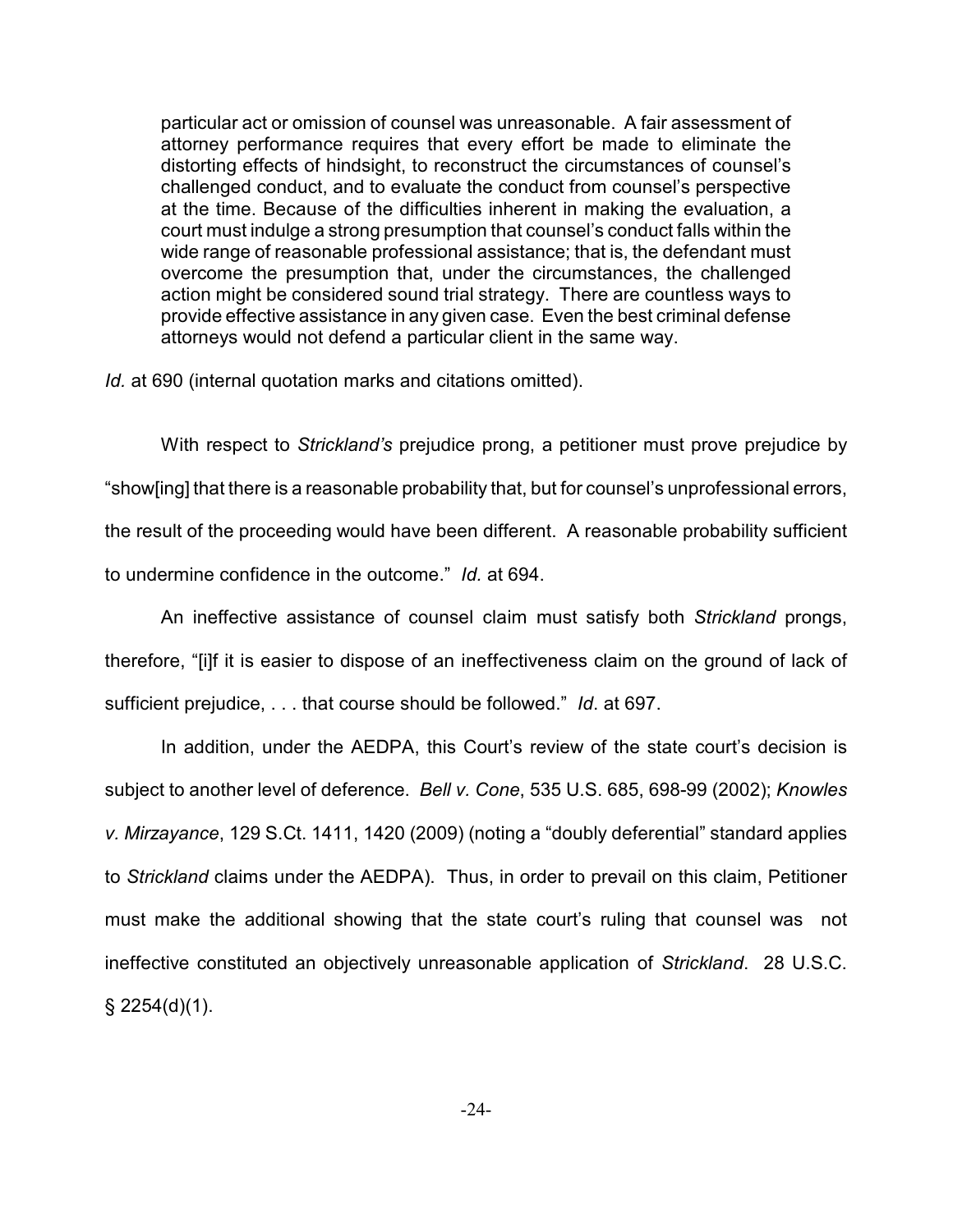#### *a. Removal of Juror Foster*

Petitioner contends trial counsel was ineffective when he failed to request the trial court to remove Juror Foster from the panel after she reacted with alarm over a gesture made by a spectator during Mr. Brooks' direct testimony. Petitioner contends there is nothing in the record to support trial counsel's assertion that he did request the removal of Juror Foster.

The trial court conducted a voir dire of Juror Foster after she reacted with alarm over a gesture made by a spectator during Mr. Brooks' direct testimony. During a voir dire of the juror, she stated she knew the man who made the gesture and his conduct "kind of frightened" her. Trial counsel asked her whether the incident was "going to influence [her] ability to find someone guilty or not guilty based on what [she] saw in the courtroom." Juror Foster replied, "[n]o, not-huh uh, I just didn't like the way he was looking that's all." [Addendum 1D, Vol. 2 of 6, pp. 171-175]. The state post-conviction court accredited trial counsel's testimony that he timely raised concerns over the jurors reaction to the incident and the appellate court concluded Petitioner failed to demonstrate trial counsel's conduct was deficient in this instance.

Even assuming *arguendo,* however*,* that counsel was deficient for failing to request the removal of Juror Foster, Petitioner has not demonstrated such deficiency resulted in any prejudice to him as he has not demonstrated this juror was biased or that he was denied an impartial jury. Consequently, Petitioner has not shown a reasonable probability that, but for counsel's failure to request the removal of Juror Foster, the result of the criminal proceeding would have been different and more favorable. Accordingly, he is not entitled to habeas relief on this claim.

-25-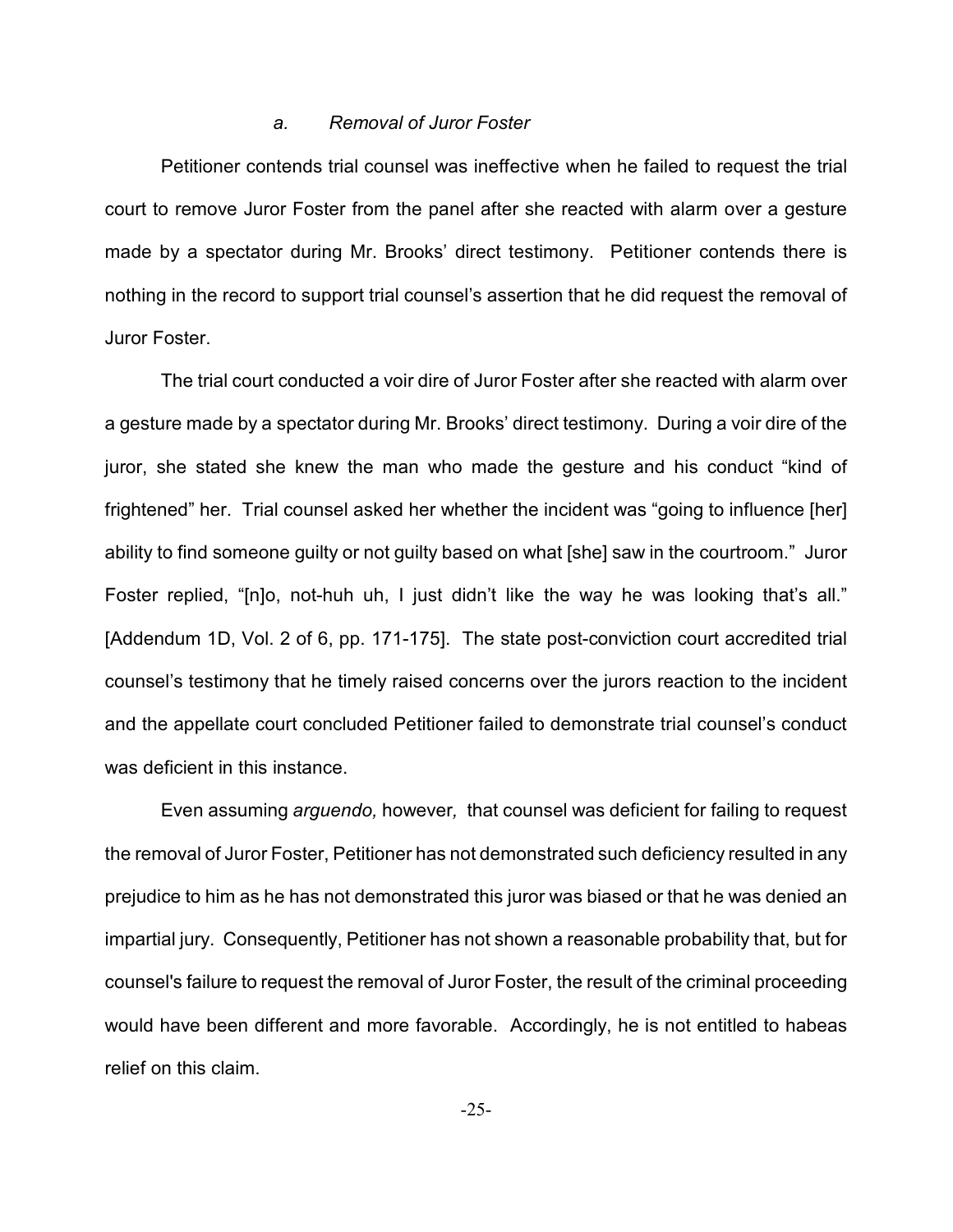#### *b. Inquiry into Mr. Brooks' Background*

Petitioner argues counsel was ineffective when he cross-examined Mr. Brooks about his and his family's involvement with the Jamaican drug trade. According to Petitioner, "[s]uch actions by trial counsel had the effect of placing before the jury issues outside the record and alleged facts for which Petitioner was not on trial nor had been arrested for. Such declarations by trial counsel were objectively unreasonable and prejudiced Petitioner by denying him a fair and impartial trial." [Court File No. 2, p. 13-14].

During state post-conviction proceedings, trial counsel testified it would have been difficult to successfully portray Mr. Brooks as the shooter without going into his background. Counsel explained that questioning Mr. Brooks' about his background was necessary for strategic reasons. Petitioner's fingerprints were on the duct tape used to bind the victim's body. Trial counsel testified, "it was always [Petitioner's] position, and our position at trial, . . . that Petitioner helped [Mr. Brooks] dispose of the body because he was afraid of what the drug dealing Jamaican mafia would do to him if he didn't [follow the] marching orders from Marco Brooks." Counsel's trial strategy was to demonstrate Petitioner had no motive to kill the victim because he would not have been permitted to assume a leadership role in the organization. The state appellate court concluded that "[i]n light of the facts and circumstances existing at that time, the evidence does not preponderate against the postconviction court's findings that trial counsel had developed a good trial strategy based on the evidence, and that his decisions as to how to conduct Mr. Brooks' cross-examination supported his strategy." *Paris v. State*, 2005 WL 1981495, \* 7.

Petitioner has not overcome the presumption that counsel's challenged action is sound trial strategy. *Strickland v. Washington*, 466 U.S. at 689 ("[T]he defendant must

-26-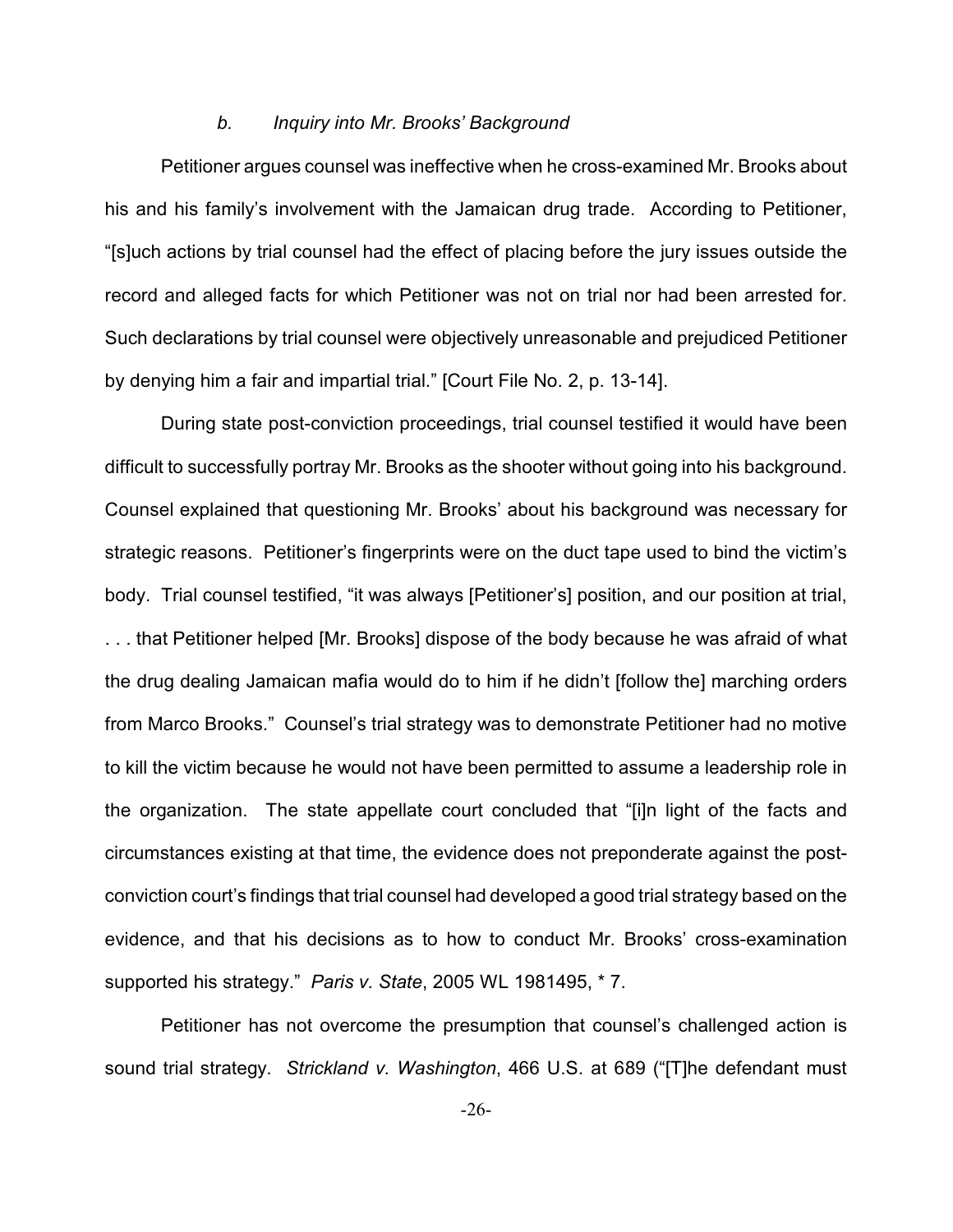overcome the presumption that, under the circumstances, the challenged action might be considered sound trial strategy." (internal quotation marks and citations omitted)). Based on the record before the Court, counsel's challenged conduct was reasonable and was not outside the wide range of professionally competent assistance. Moreover, even if counsel's decision to pursue such a defense was deficient, Petitioner has not demonstrated that counsel's performance was prejudicial to the defense.

It is not enough for the defendant to show that the errors had some conceivable effect on the outcome of the proceeding. Virtually every act or omission of counsel would meet that test, and not every error that conceivably could have influenced the outcome undermines the reliability of the result of the proceeding. . . .The defendant must show that there is a reasonable probability that, but for counsel's unprofessional errors, the result of the proceeding would have been different. A reasonable probability is a probability sufficient to undermine confidence in the outcome.

*Id.* at 693-94.

In the instant case, Petitioner has not demonstrated that there is a reasonable probability that, but for counsel's alleged error, the result of the proceeding would have been different. Evaluating counsel's trial strategy based on his perspective at the time of trial, there is nothing in the record to support a conclusion that counsel's strategy was unreasonable. Having concluded that trial counsel's strategy to question Mr. Brooks about his Jamaican drug ties did not constitute deficient performance, the Court need not address the prejudice prong of *Strickland*. Nevertheless, the Court notes nothing before this Court indicates that absent this alleged attorney error, there is a reasonable probability the result of Petitioner's trial would have been different. Accordingly, Petitioner is not entitled to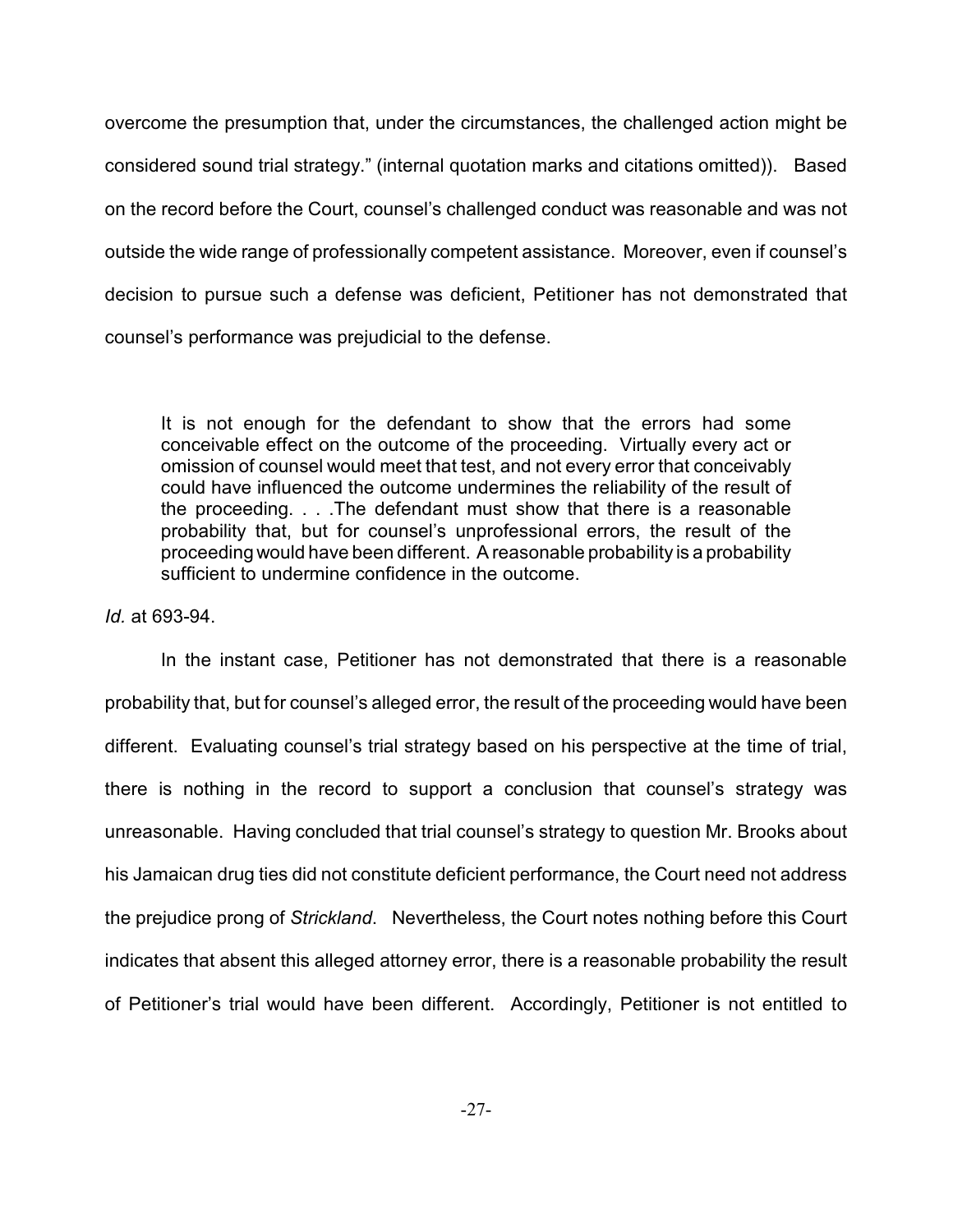habeas relief on his claim that counsel was ineffective when he inquired about Mr. Brooks' background.

#### *c. Failure to Investigate and Prepare for Trial*

Petitioner argues trial counsel did not meet with him on an adequate number of occasions before trial. In addition, he claims counsel failed to adequately investigate his case. Specifically, he claims counsel failed to request investigative assistance and failed to interview all essential witnesses. In his habeas petition, Petitioner fails to indicate what information an investigator would have unearthed that would have assisted him during the trial of this matter, and he fails to identify the "essential witnesses" and their proposed testimony.

During state post-conviction proceedings trial counsel was unable to testify as to the exact number of times he met with Petitioner, but said they met once a week or every other week. Trial counsel described Petitioner as intelligent and capable, and an active participant in the meetings [Addendum 3, p. 22-23]. During the post-conviction hearing, Petitioner acknowledged trial counsel met with him and that trial counsel's strategy was "fair" [Id. at 4- 5].

The appellate court concluded that Petitioner's claim was based more on trial counsel's failure to adequately investigate witnesses, but none of the witnesses Petitioner claims should have been called to testify at trial testified at the state post-conviction hearing. Trial counsel testified he had difficulties locating witnesses and the ones he located were reluctant to testify. Although Petitioner did not present the witnesses during state postconviction proceedings, he testified Stephanie Wright and Jacobia Simpson would have testified that he and the victims were friends, and that there was no need for Petitioner to rob

-28-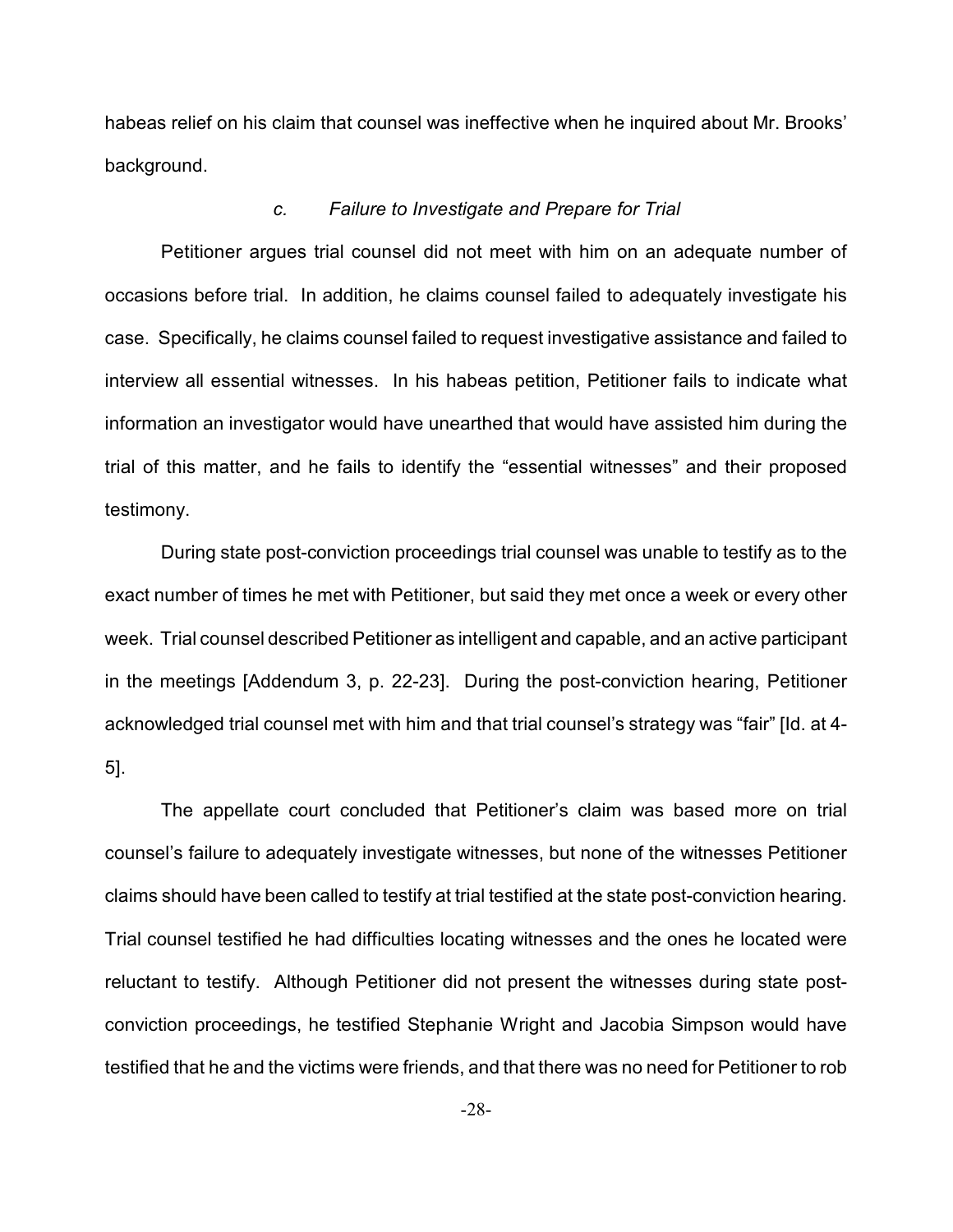the victim because the victim gave him money. The appellate court observed that the State's witnesses acknowledged the Petitioner and victim were friends and Mr. Brooks testified the victim gave Petitioner money, bought him things, and took him out to dinner. Thus, the appellate court affirmed the trial court's finding that counsel was effective and noted that Petitioner had not demonstrated that he suffered any prejudice.

"When a petitioner contends that trial counsel failed to discover, interview, or present witnesses in support of his defense, these witnesses should be presented by the petitioner at the evidentiary hearing." *Black v.State*, 794 S.W.2d 752, 757 (Tenn.Crim.App. 1990). As explained above, counsel provided a reasonable explanation for not using as witnesses, Stephanie Wright and Jacobia Simpson. In addition, the trial transcript reflects defense counsel presented evidence of Petitioner's friendship with the victim and the victim's generosity in giving Petitioner money and buying him things. Nevertheless, even if counsel's decision not to call these two witnesses amounts to deficient performance, Petitioner has failed to demonstrate he suffered any prejudice. Indeed, the witnesses proposed testimony was mere speculation, as Petitioner failed to have them testify during the state postconviction hearing. Consequently, Petitioner's claim that counsel was ineffective for failing to investigate his case and present witnesses must fail.

## *d. Failed to Object to Leading Questions*

Next, Petitioner complains, without citing to any portion of the trial transcript to support this claim, that counsel failed to object to the prosecutor's leading questions when examining Mr. Brooks, who was seventeen-years-old at the time of trial. The state appellate court, noting Petitioner's failure to cite to any portion of the trial transcript amounted to waiver of the claim, but nevertheless concluded that Petitioner failed to demonstrate counsel's

-29-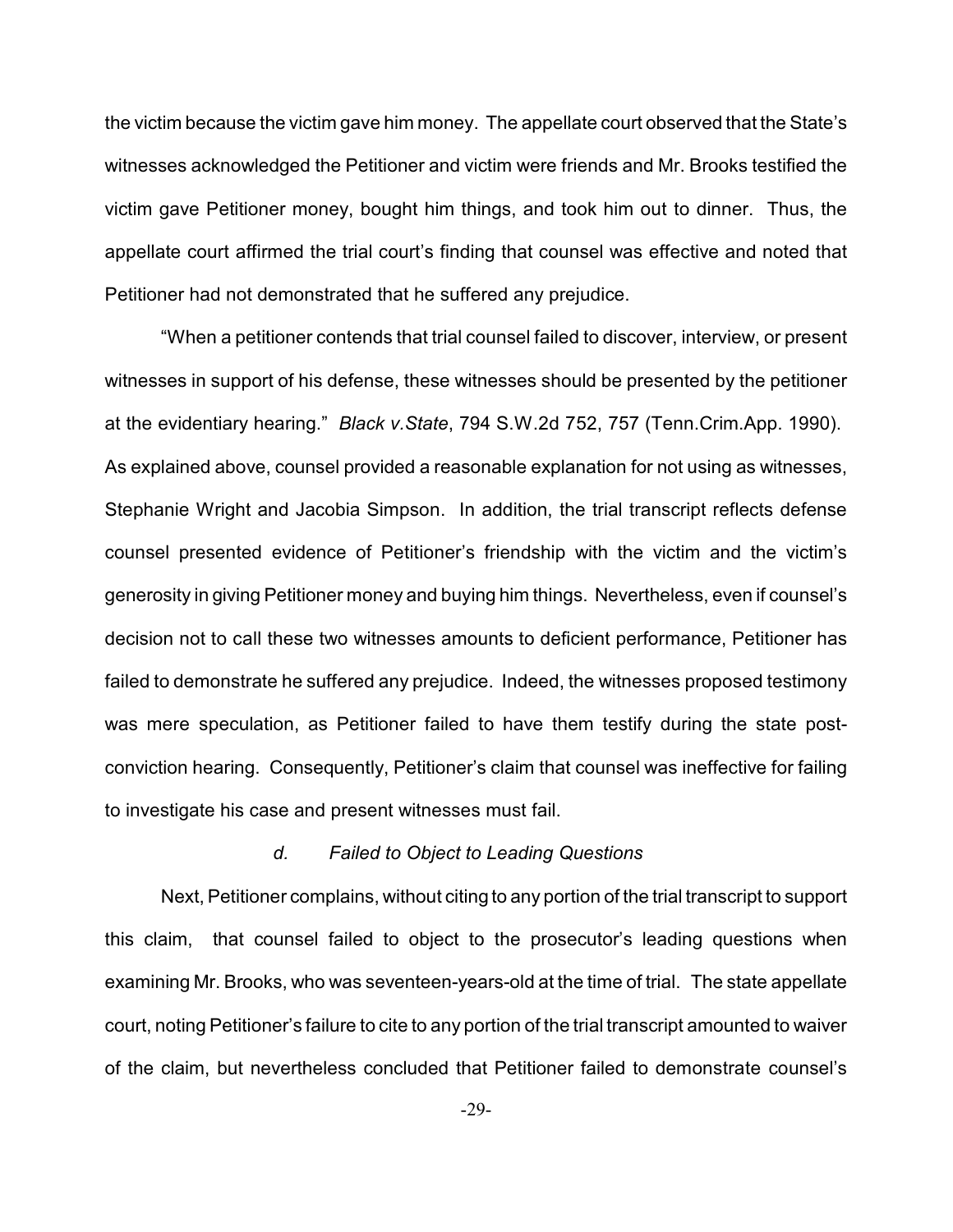decision not to object to leading questions was deficient, or that prejudice resulted. *Paris v. State*, 2005 WL 1981495, \* 8 (Tenn.Crim.App. 2005). Specifically, the appellate court concluded that "[t]rial counsel's decision not to interrupt Mr. Brooks' examination was a tactical strategy developed in light of the facts and circumstances surrounding that particular witness' testimony and the case as a whole." *Id*. at \*9. The state appellate court also observed that Petitioner failed to allege any specific prejudice, but rather claimed the results of his trial would have been different if trial counsel had objected sooner. The appellate court concluded Petitioner had failed to establish trial counsel was deficient or that Petitioner was prejudiced.

During the state post-conviction proceedings trial counsel testified he was aware that some of the prosecutor's questions were leading at the start of Mr. Brooks' direct examination but he did not object because the questions dealt only with the development of background information, and he did not want to leave the jury with the impression that he was trying to prevent them from hearing evidence. Trial counsel did object when the prosecutor began asking Mr. Brooks about the events immediately prior to the shooting of the victim, stating, "I am going to object to this, Your Honor. I am going to start objecting to leading. I think I have been very liberal in not objecting so far." (Addendum 1D, p.108). The trial court instructed the prosecutor not to ask leading questions.

In addition, the record reflects that counsel did object to some of the leading questions presented to Mr. Brooks and, at one point during his testimony, counsel requested a mistrial [Addendum 1D, p. 109, 140, 149. As in the state post-conviction proceeding, Petitioner fails to identify, in this federal habeas proceeding, the questions to which counsel should have objected. Due to Petitioner's failure, he has not demonstrated either deficient performance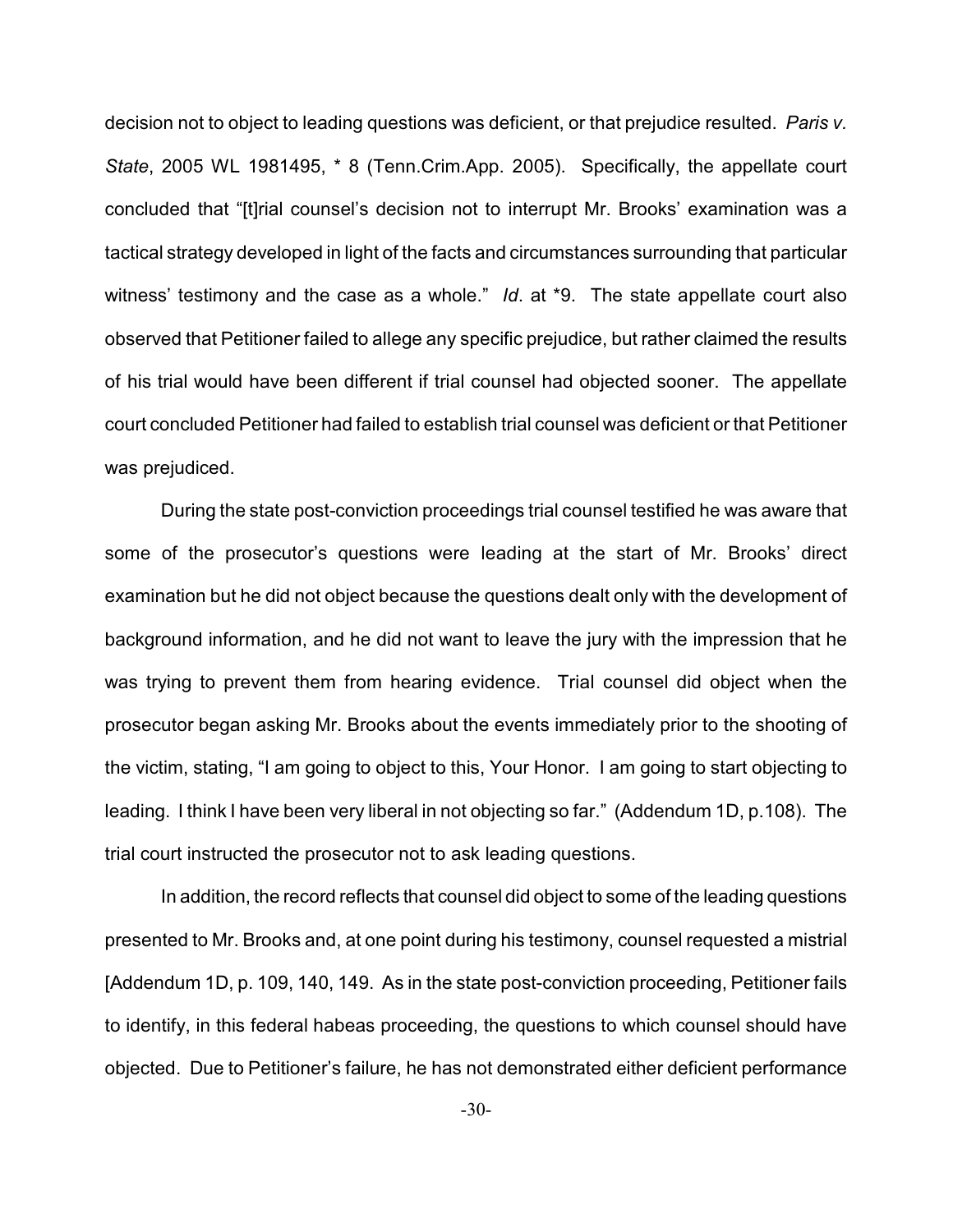on the part of his trial counsel or prejudice as a result of counsel's failure to object to the leading questions. Failure to object at trial to leading questions is generally considered a tactical decision and counsel testified that it was in this case. *Burnett v. Collins*, 982 F.2d 922, 930 (5th Cir. 1993) (failed to point out specific instances of leading and explain how objection would have resulted in a different trial outcome).

In this instance, Petitioner has not demonstrated that if counsel had objected, it would have resulted in significantly different trial testimony. Thus, there simply is no evidence before this Court demonstrating that Petitioner's right to a fair trial was infringed upon by the unidentified leading questions of which he complains. Accordingly, trial counsel's performance was not deficient and Petitioner suffered no prejudice as a result of trial counsel not objecting to leading questions presented to Mr. Brooks.

### **D. Jury Charge**

Petitioner contends that the state trial court violated his constitutional rights when it instructed the jury on the unindicted offense of criminal responsibility. Specifically, Petitioner contends that the submission of the criminal-responsibility-of-another jury instruction amounted to a constructive amendment of the indictment. In addition, he claims there was a material variance between the indictment and the proof presented at trial. On direct appeal Petitioner simply raised this claim as a trial court error claiming there was no proof to justify the instruction; he did not cite to the Constitution or any case law. Indeed, on direct appeal Petitioner argued the instruction was improper because there was no evidence to support such an instruction.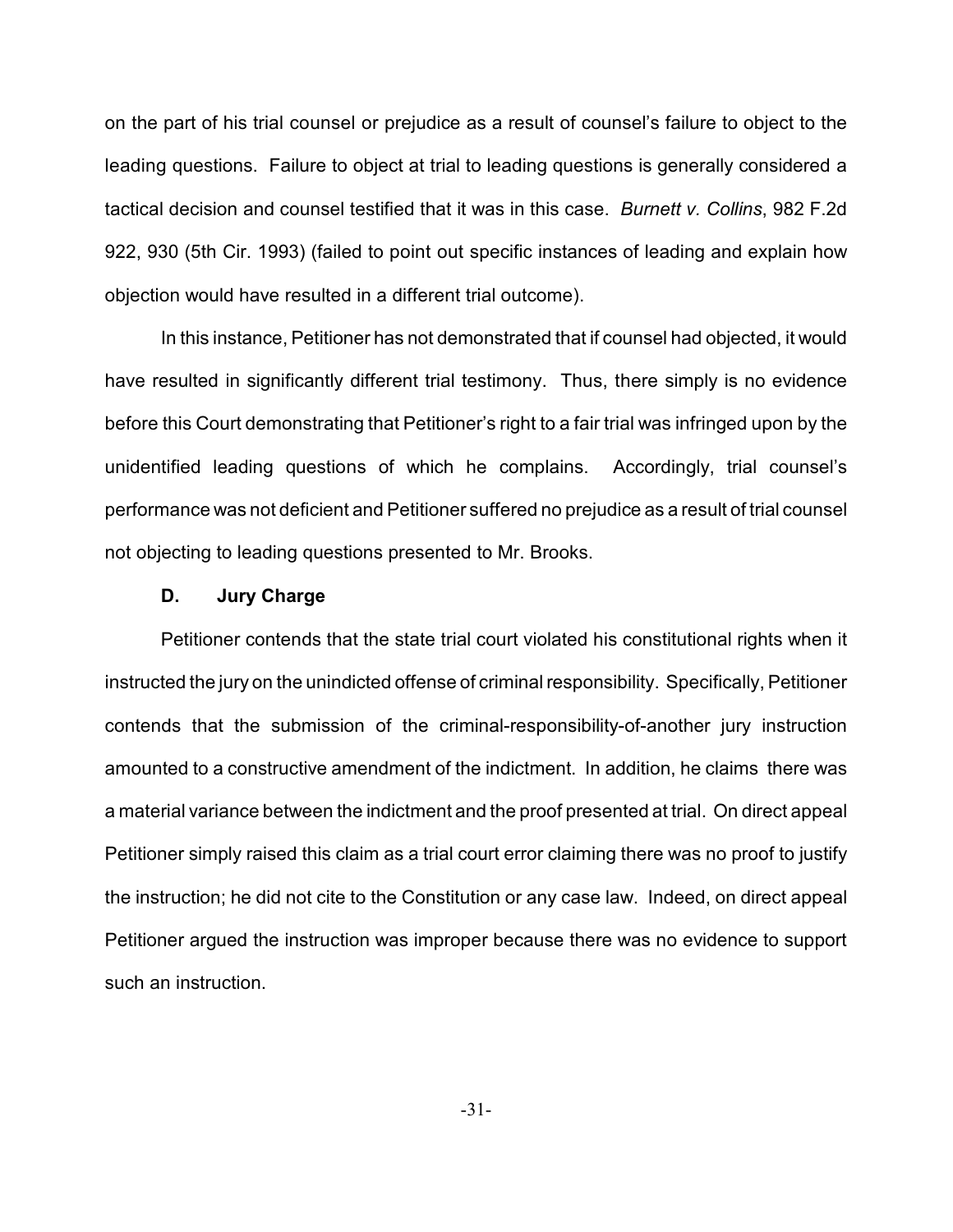A claim is not exhausted when it was offered in state court under a legal theory which is different than the legal theory under which the claim is offered in a federal habeas court. *See Wong v. Money*, 142 F.3d 313, 322 (6th Cir. 1998). An issue that has not been raised in state court as a violation of the Constitution is not exhausted for purposes of habeas relief. *Stanford v. Parker*, 266 F.3d 442, 451 (2001). When a petitioner fails to present his federal claims to the state courts in accordance with the state's procedural rules, he forfeits the right to federal habeas review of those claim unless he is able to demonstrate cause for his non-compliance and actual prejudice as a result of the claimed constitutional violations, *Engle v. Isaac*, 456 U.S. 107, 129 (1982), or that he is actually innocent so that the failure to review his claim would result in a fundamental miscarriage of justice. *Murray v. Carrier*, 477 U.S. 478, 495-96 (1986). Although Petitioner filed a reply to Respondent's response, he failed to address his alleged procedural default (Court File No. 21, p. 9). Accordingly, since neither cause and prejudice nor actual innocence has been demonstrated, federal review of this claim is precluded.

Nevertheless, even if this claim was not procedurally barred, Petitioner would not be entitled to an habeas relief because the criminal responsibility statute does not create an independent or separate crime, but rather simply abolishes the distinction between principal and accessory. Under Tennessee law, an aider and abettor has the same liability as a principal. *See State v. Hopper*, 695 S.W.2d 530, 535 (Tenn.Crim.App. 1985). The criminal responsibility statute codified the common law theory, which "provided equal criminal liability for principals, accessories before the fact, and aiders and abettors." *State v. Sherman*, 266 S.W. 3d 395, 408 (Tenn. 2008) (internal quotation marks and citations omitted). Moreover,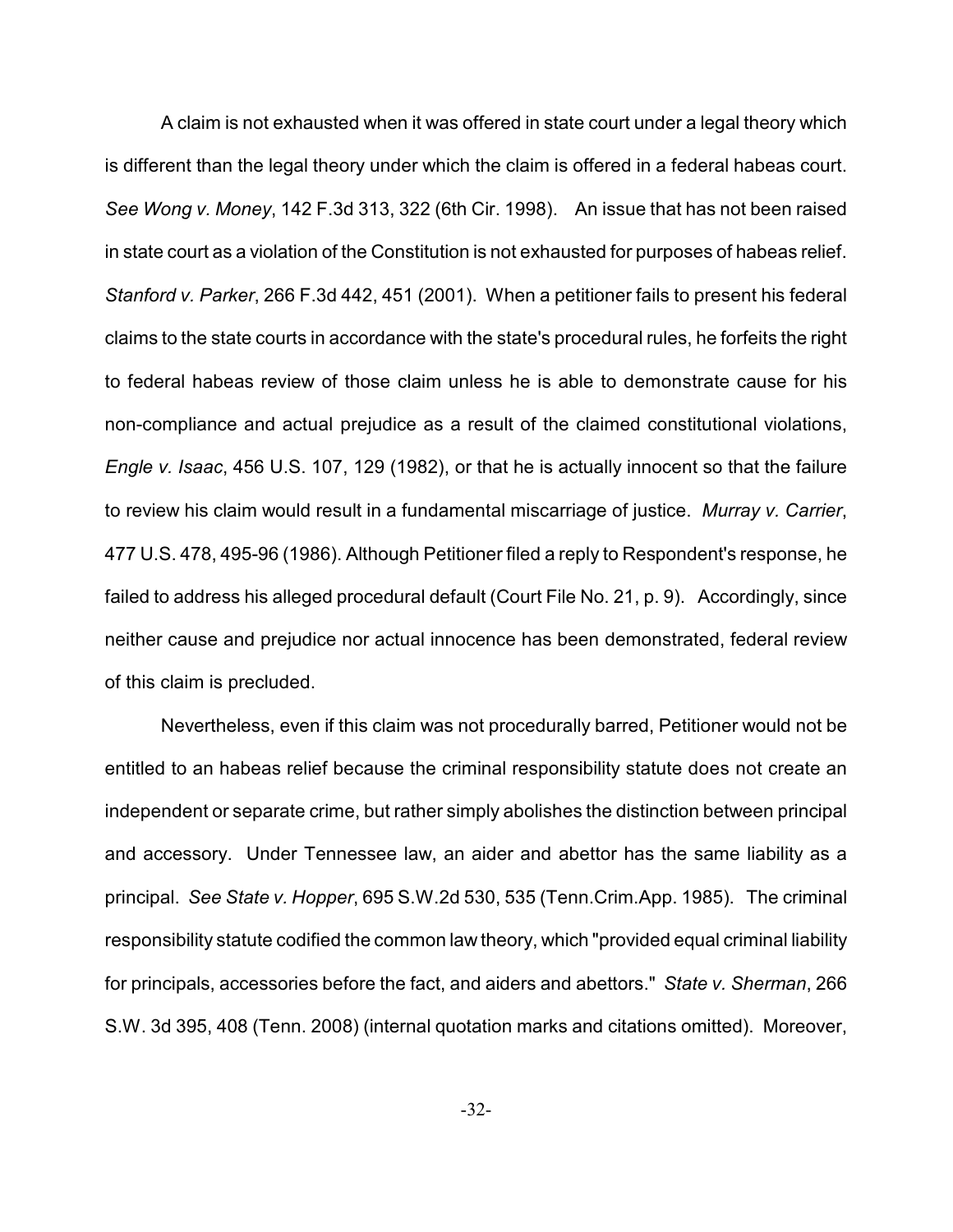the criminal responsibility statute (Tenn. Code Ann. § 39-11-402) "does not prescribe a separate and distinct crime; rather it works in synergy with the charged offense to establish a defendant's guilt through the actions of another. . . . A separate indictment for criminal responsibility is unnecessary when a defendant has been indicted for the primary offense." *Id*. (internal citations omitted).

The United States Court of Appeals for the Sixth Circuit has "expressly acknowledged that a defendant may be indicted for the commission of a substantive crime as a principal offender and convicted of aiding and abetting its commission although not named in the indictment as an aider and abettor without violating federal due process." *Hill v. Perini*, 788 F.2d 406, 407 (6th Cir. 1986) (state argued Hill was triggerman, defense raised evidence of aiding and abetting), *cert. denied*, 479 U.S. 934 (1986), (citing *Stone v. Wingo*, 416 F.2d 857 (6th Cir. 1969), *cert. denied*, 479 U.S. 934 (1986)).

As in the *Hill* case, here the state consistently argued that Petitioner was the triggerman and it was only on direct examination of defense witnesses that any evidence of aiding and abetting came before the jury. The theory of criminal responsibility was raised by the defense at trial. Since Petitioner presented evidence from which a reasonable juror could find him guilty of an aider and abettor, the court's instruction was proper. "[C]riminal responsibility is not a separate, distinct crime. It is solely a theory by which the State may prove the defendant's guilt of the alleged offense[.]" *State v. Lemacks*, 996 S.W.2d 166, 171 (Tenn. 1999). "An indictment that charges an accused on the principal offense carries with it all the nuances of the offense, including criminal responsibility." *Id*. at 173.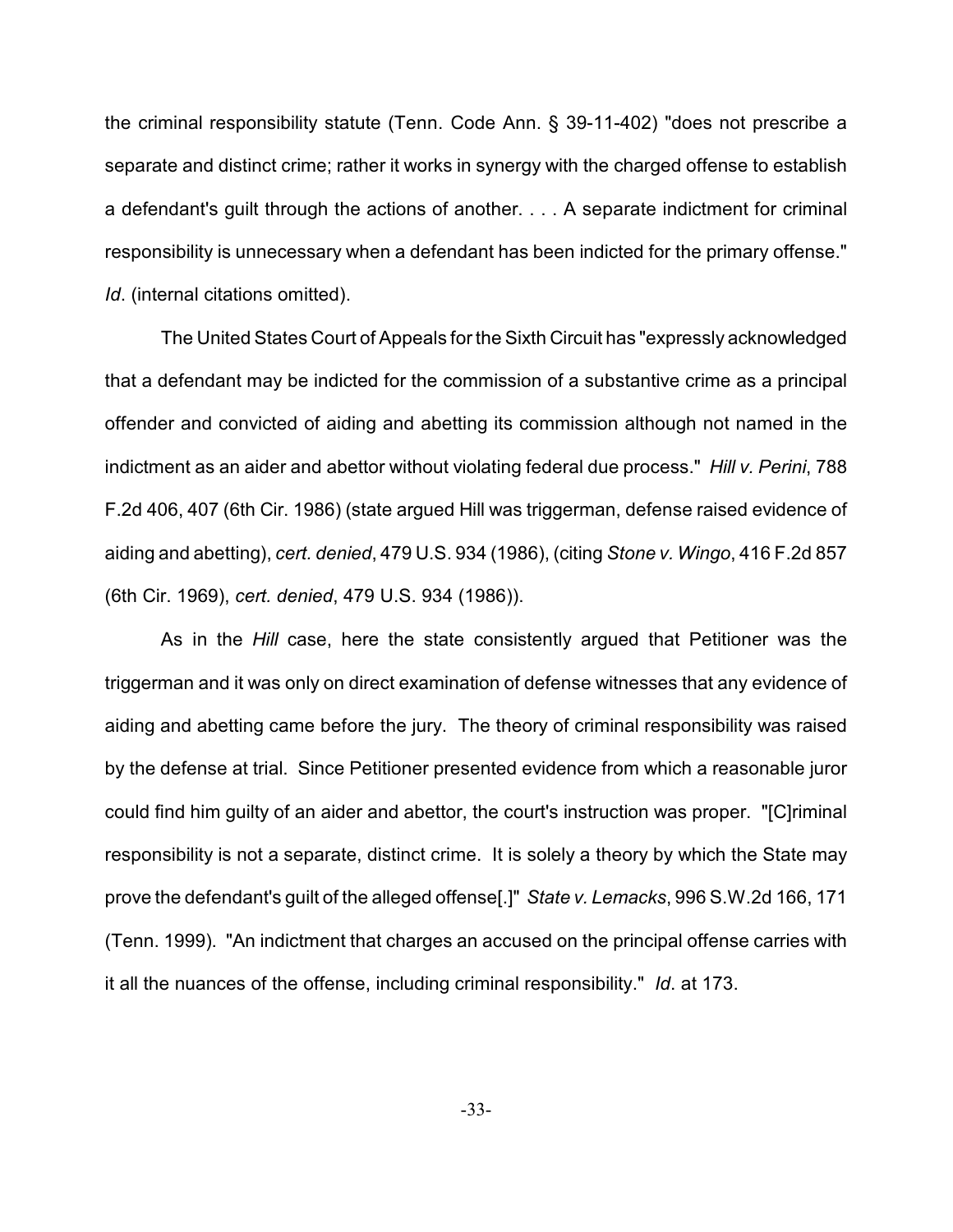Thus, an indictment need not explicitly refer to aiding and abetting to support a jury instruction based on a theory of aiding and abetting where evidence of such a theory was presented during a trial. Accordingly, since the state trial court did not err in instructing the jury on aiding and abetting as an alternative theory of liability, Petitioner is not entitled to habeas relief on this claim.

Additionally, the state court's resolution of this claim was proper. The state court concluded, as evidenced by the transcript of the criminal trial and acknowledged by defense counsel, that the defense theory was that Marco Brooks, rather than Petitioner, committed the actual murder. Thus, there was no error in charging the jury concerning the criminal responsibility of another, since the alternative theory of Marco Brooks being the killer would have allowed the jury to find Petitioner criminally responsible for Brooks' actions.

# **E. Unconstitutional Use of Prior Conviction and Denial of Right to Present Mitigating Evidence**

Petitioner contends that the state trial court violated his constitutional rights at sentencing when it relied upon his prior conviction for enhancement purposes and in denying him the right to present mitigating evidence. The Court will address these claims separately.

1. Use of Prior Conviction

On direct appeal, Petitioner claimed the trial court erred in sentencing him on his first degree murder conviction. Specifically, Petitioner claimed it was error to use the statutory aggravating factor that he had been convicted of a prior felony pursuant to Tennessee Code Annotated § 39-13-204(i)(2), which reads, in relevant part:

No death penalty or sentence of imprisonment for life without possibility of parole shall be imposed but upon a unanimous finding that the state has proven beyond a reasonable doubt the existence of one (1) or more of the statutory aggravating circumstances which are limited to the following: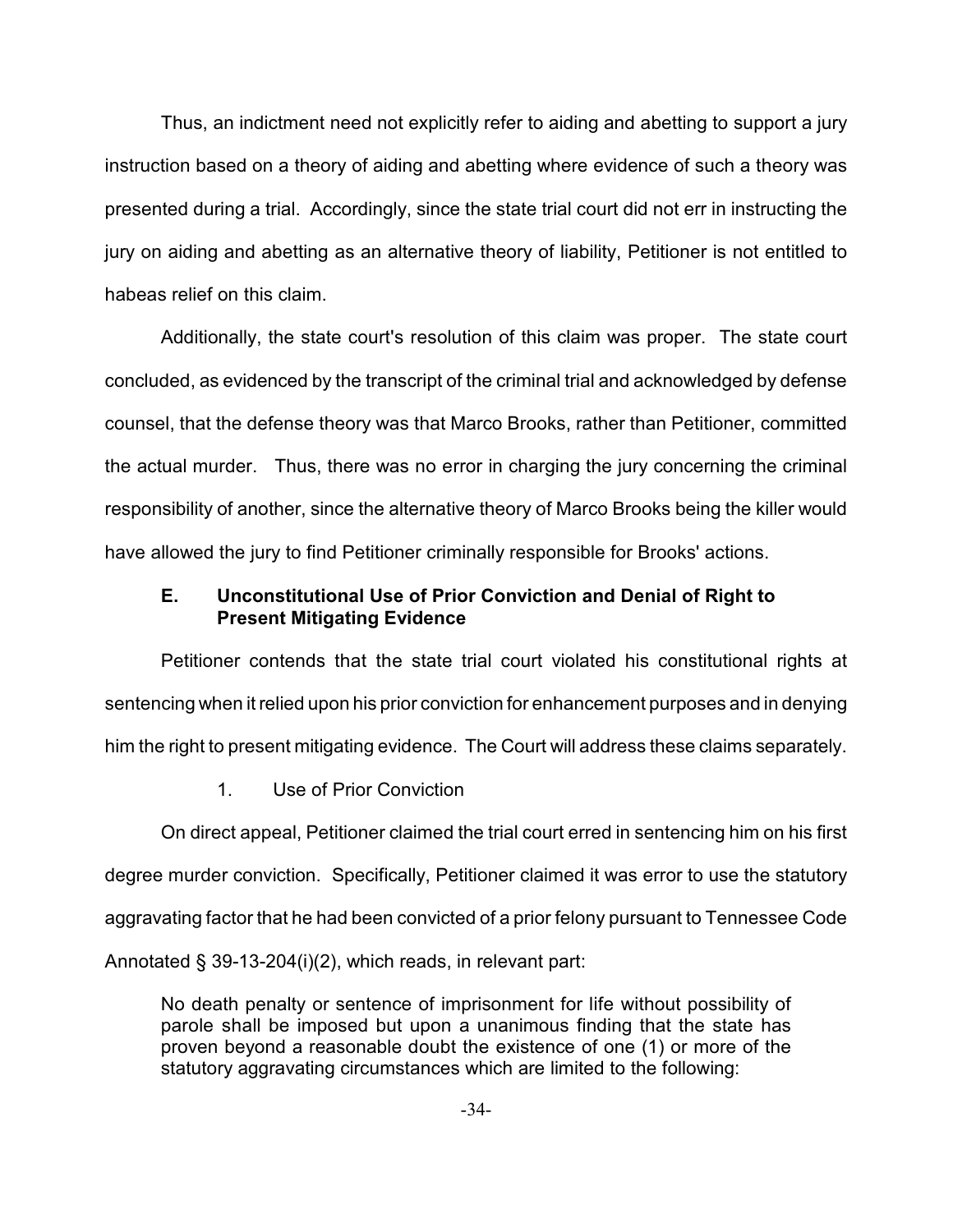(2) The defendant was previously convicted of one (1) or more felonies, other than the present charge, whose statutory element involved the use of violence to the person. . . .

Petitioner was found guilty of first degree premeditated murder, first degree felony murder, and especially aggravated robbery and sentenced to life without parole after the jury concluded he had previously been convicted of one or more other felonies which involved the use of violence to the person. Petitioner claims it was improper to use the convictions as aggravating factors because he was convicted after the commission of the instant murder.

After Petitioner committed the instant murder of Michael Lawrence on August 24, 1998, he was convicted on September 11, 1998, of especially aggravated robbery and attempted first degree murder in an unrelated case. Relying upon Tennessee Supreme Court precedent, the appellate court, concluding the issue was without merit, noted that "[o]ur Supreme Court has recently reiterated its oft-repeated holding that, 'so long as a defendant is convicted of a violent felony prior to the sentencing hearing at which the previous conviction is introduced, this aggravating circumstance is applicable.'" *State v. Paris*, 2003 WL 21748682, \*6 (Tenn.Crim.App. 2003) (quoting *State v. Hodges*, 944 S.W.2d 346, 357 (Tenn. 1997) (emphasis in original)).

Under Tennessee law, the language in the statute, "previously convicted" has been defined as clearly indicating that the date of conviction, not the date of the commission of the crime, is the important factor. "The order in which the crimes were actually committed is irrelevant, as long as the convictions have been entered before the sentencing hearing at which they are introduced." *State v. Copeland*, 2005 WL 2008177, \* 23 (Tenn.Crim.App.

-35-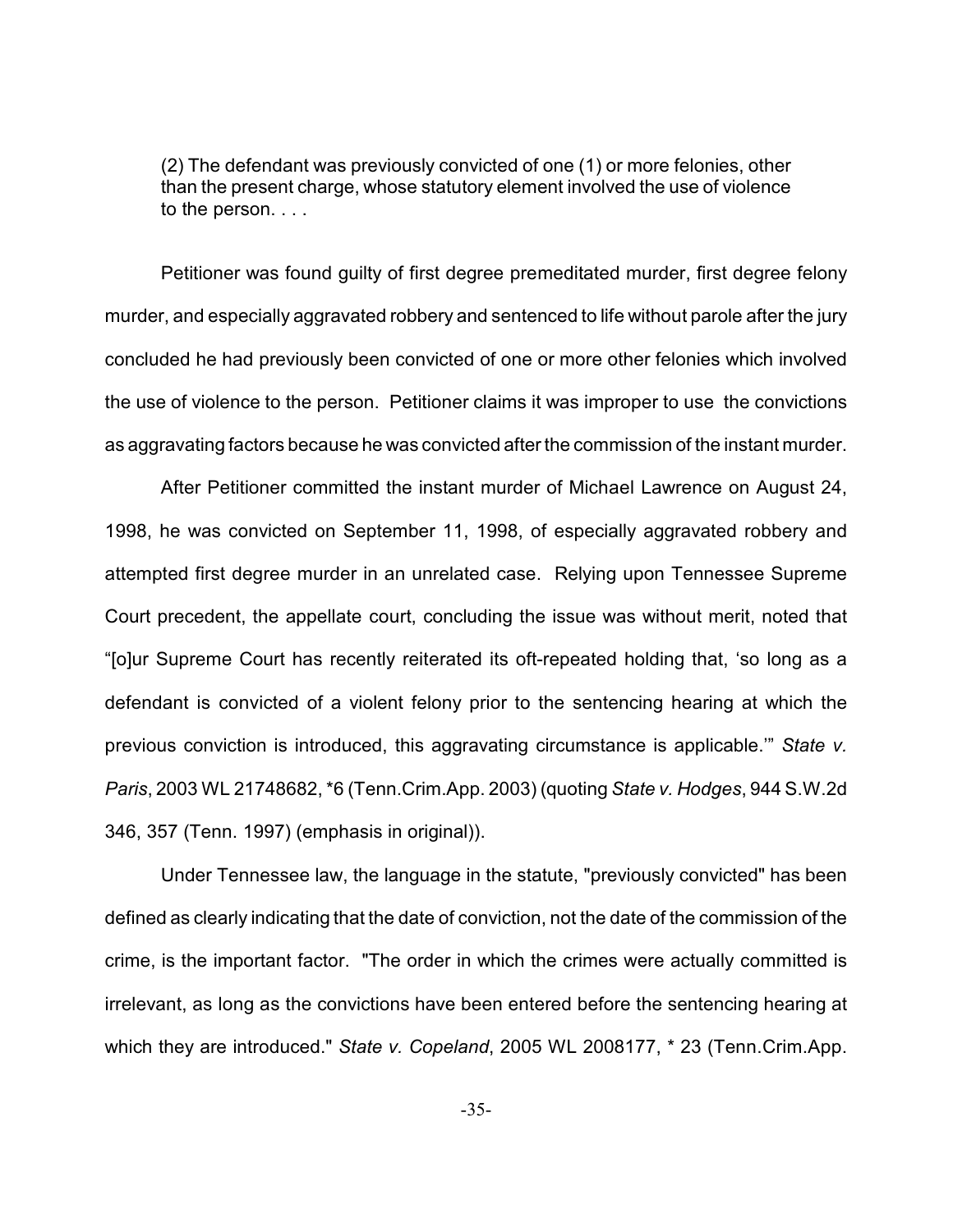2005), (citing *State v. Caldwell*, 671 S.W. 2d 459, 465 (Tenn.), *cert. denied*, 469 U.S. 873 (1984)). Tennessee law requires that the State prove prior criminal convictions that have been entered before the sentencing hearing, and that is what occurred in Petitioner's case. Petitioner was convicted of attempted murder prior to sentencing in this case.

Petitioner has not pointed to a Supreme Court case which holds that it is unconstitutional to use a prior conviction for criminal activity which was entered into prior to sentencing as an aggravating factor in the instant case. In addition, the Court's research has not revealed any United States Supreme Court case prohibiting this sentencing scheme. Rather, the research revealed that the state court cases which have addressed similar issues have permitted the use of prior convictions for crimes committed after the crime upon which a defendant is being sentenced. *Knight v. State*, 770 So.2d 663, 670 (Fla. 2000), *cert. denied*, 532 U.S. 1011 (2001) (determining it was proper to consider a subsequent crime as a prior violent felony since the statute referred to previous convictions and not previous crimes);*King v. State*, 390 So.2d 315, 320 (Fla. 1980), *cert. denied*, 450 U.S. 989 (1981)("The legislative intent is clear that any violent crime for which there was a conviction at the time of sentencing should be considered as an aggravating circumstance.");*Daugherty v. State*, 419 So.2d 1067 (Fla. 1982) (finding prior conviction for subsequent crime qualified as previous conviction); *State v. Steelman*, 612 P.2d 475 (Ariz. 1980) (rejecting a claim that out-of-state murder and robbery convictions should not have been considered as an aggravating circumstance since they were committed after the murders for which the defendant was sentenced to death). *See also People v. Hendricks*, 737 P.2d 1350 (Cal.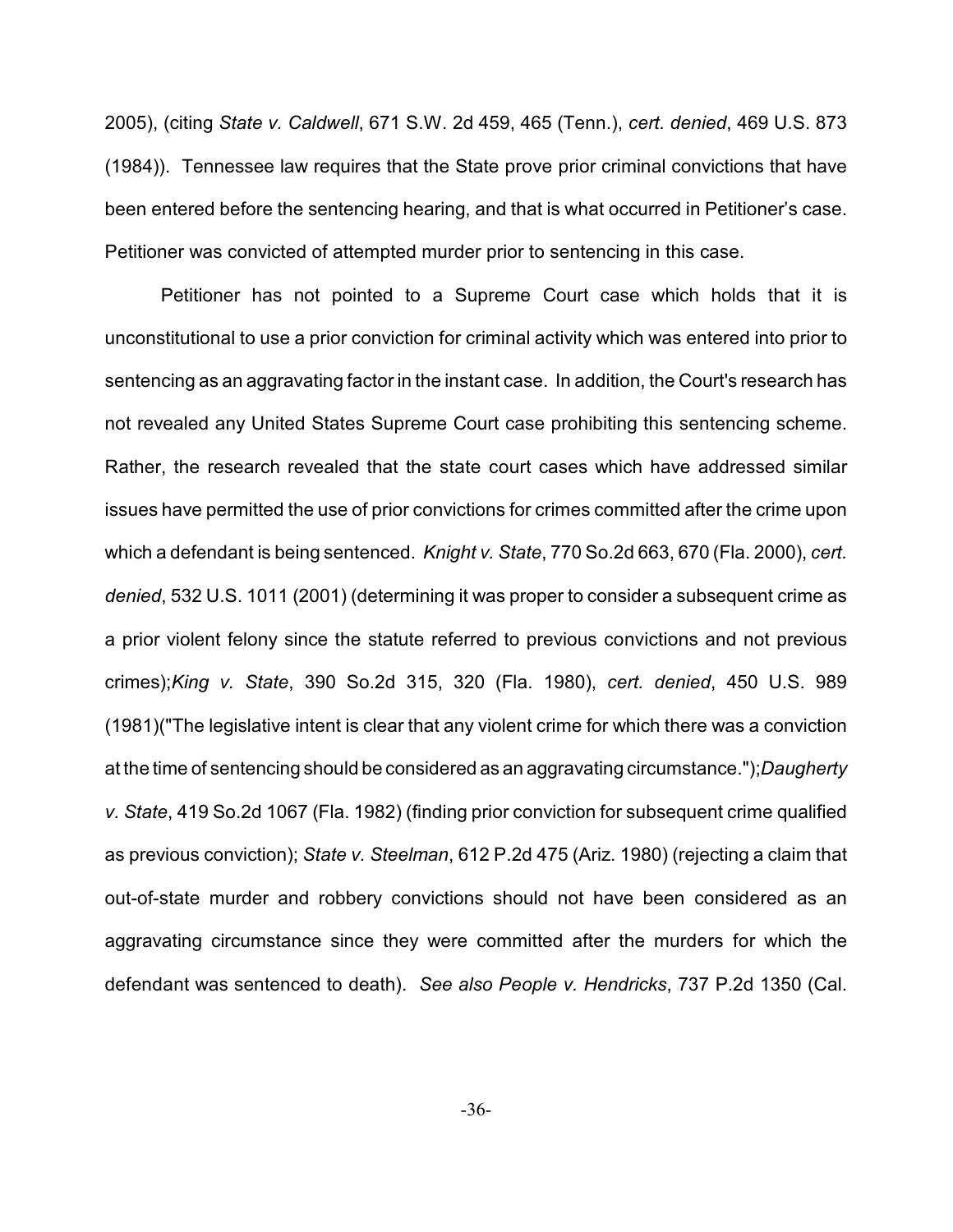1987) (holding that the order of the commission of the homicides was immaterial for implementation of a prior murder convictions special circumstance statute).

Furthermore, the state courts and courts in this Circuit have found that the term "previously convicted," which is used in state statutes to establish prior violent felony convictions as an aggravating circumstance, refers to a time prior to the sentence, as opposed to prior to the date of the commission of the capital offense. *Hodges v. Bell,* 548 F.Supp.2d 485, 549-550 (M.D. Tenn. 2008); *Ex Parte Coulter*, 438 So.2d 352 (Ala. 1983) (finding conviction of crimes occurring after capital offense was committed, but prior to sentencing hearing, could be used as proof of aggravating circumstance); *see also State v. Nichols*, 440 F.Supp.2d 730, 837-38 (E.D. Tenn. 2006) (finding an aggravating circumstance consisting of prior convictions for crimes committed after the murder).

Accordingly, because this claim does not entitle the Petitioner to relief unless the adjudication of the claim resulted in a decision that was contrary to, or an unreasonable application of, clearly established federal law as determined by the United States Supreme Court, see 28 U.S.C. § 2254(d), and because the state court's resolution of the claim (i.e., that using a conviction entered after he committed the instant crime did not violate his constitutional rights) was neither of these things, his claim will be **DISMISSED**.

2. Denied Right to Present Mitigating Evidence

Petitioner also contends he was unconstitutionally denied the opportunity to present mitigating evidence at sentencing. Petitioner has never raised this claim in state court, either on direct appeal or during post-conviction proceedings.

-37-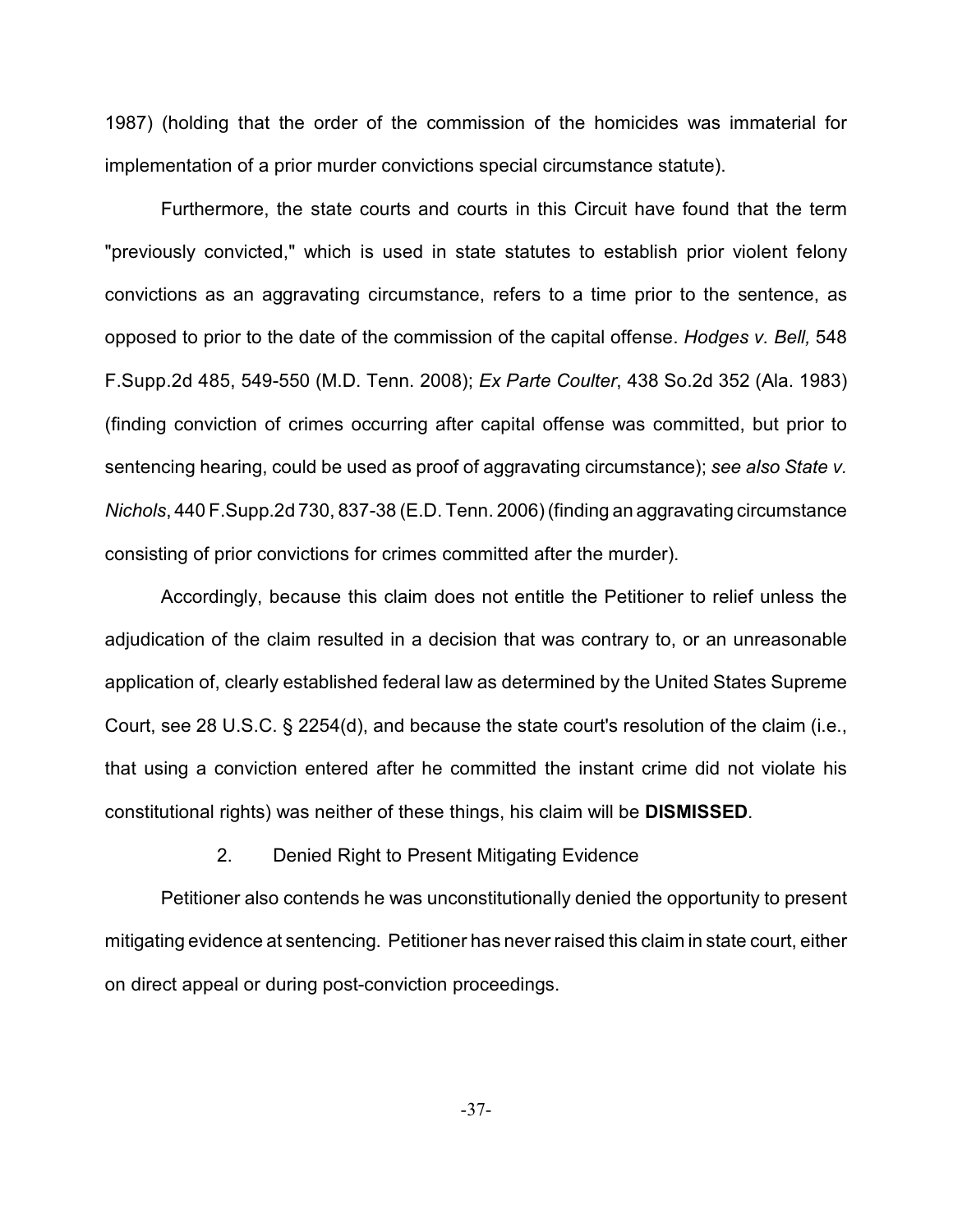Before a federal habeas court will address a petitioner's federal constitutional claim, he must have first fairly presented the claim to the state courts. *Hannah v. Conley*, 49 F.3d 1193, 1196 (6th Cir. 1995). A federal court is barred from hearing issues that could have been raised in the state courts, but were not, and now may not be presented to the state courts due to a procedural defect or waiver, *Wainwright v. Sykes*, 433 U.S. 72, 87 (1977), unless a petitioner can demonstrate cause to excuse his procedural defect and prejudice to his defense, or actual innocence. *Murray v. Carrier*, 477 U.S. 478, 495-96 (1986).

Because state procedural rules—Tenn. Code Ann. § 40-30-102(a),the post-conviction statute of limitations, and Tenn. Code Ann. § 40-30-102(c), the "one petitioner" limitation—now prevent him from asserting this claim in Tennessee court, and Petitioner has failed to establish cause and prejudice or actual innocence, the claim is barred from habeas review.

## **F. Actual Innocence and Cumulative Error**

Petitioner contends he is entitled to habeas relief based on actual innocence and cumulative error. Initially the Court observes that Petitioner has procedurally defaulted these claims because he has never raised them in the state courts; state procedural rules prevent him from raising them now, and he has failed to demonstrate cause and prejudice or actual innocence to excuse his default.

In addition, Petitioner has not presented any evidence of his innocence. Petitioner's bare assertion that he is actually innocent of the offense for which he was convicted is insufficient to present a claim of actual innocence. The Supreme Court, assuming for the sake of argument that a free-standing actual innocence claim in a capital case was

-38-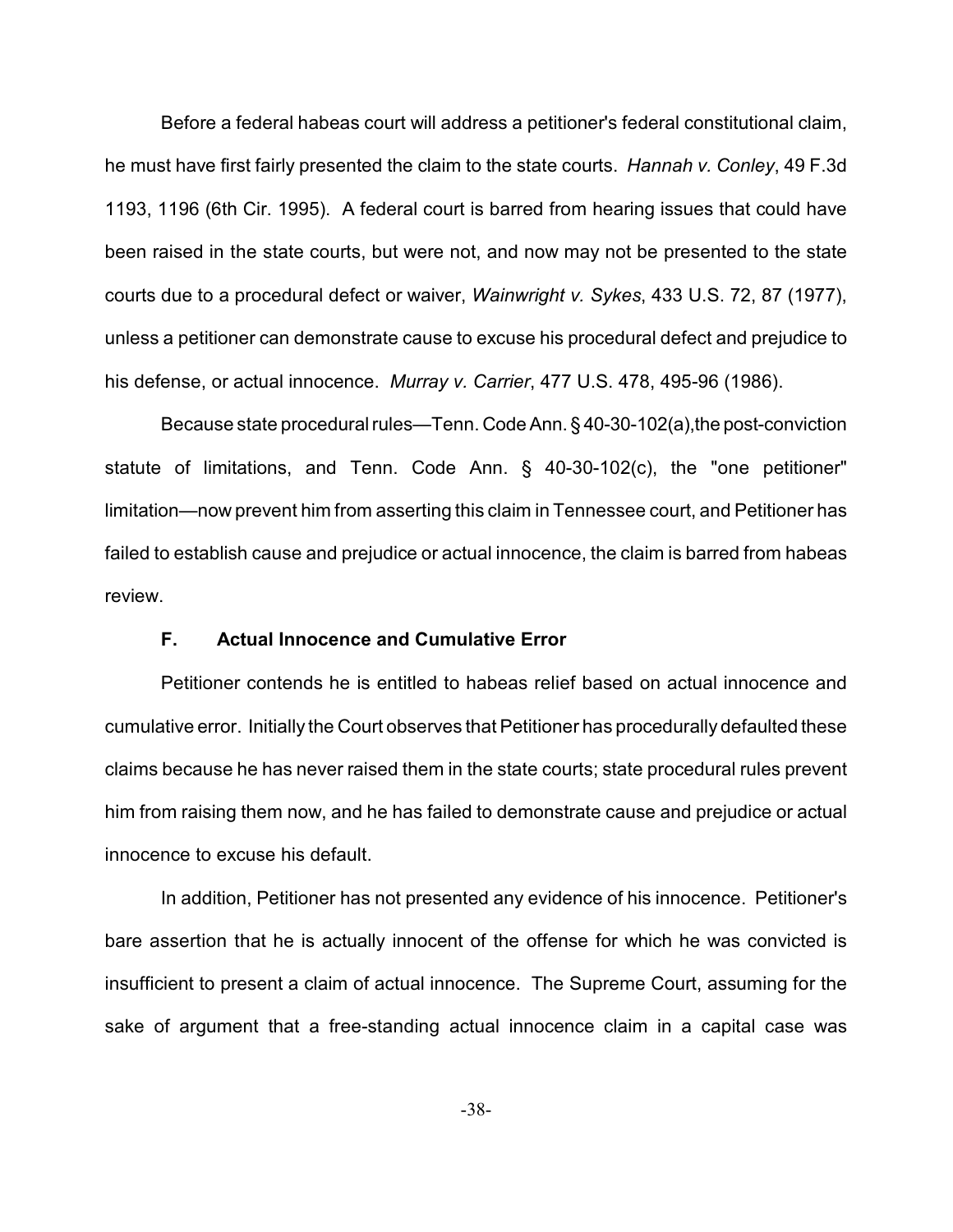permitted, noted that "the threshold showing for such an assumed right would necessarily be extraordinarily high." *Herrera v. Collins*, 506 U.S. 390, 417 (1993). First, the Court observes that this is not a capital case and, second, that the Supreme Court has never ruled a free-standing actual innocence claim is cognizable in a non-capital case. Nevertheless, assuming the claim is properly before the Court, Petitioner has presented no evidence of his actual innocence, thus falling far short of the extraordinarily high *Herrera* threshold standard. Accordingly, since Petitioner has failed to submit any evidence to establish that he is actually innocent of the murder charge, no habeas relief is warranted.

Likewise, no habeas relief is warranted on his cumulative error claim. Petitioner argues that the cumulative effect of all the errors he has raised violate his constitutional rights. Not only did Petitioner fail to raise this claim before the state court, as Respondent asserts, he has failed to establish any errors to cumulate. Assuming without deciding that cumulative error can form the basis for § 2254 habeas relief, Petitioner is not entitled to any relief because he has not shown the existence of any constitutional error at trial. Accordingly, his cumulative-error claim fails since there are no errors to cumulate. *See Getsy v. Mitchell*, 495 F.3d 295, 317 (6th Cir. 2007) (finding no errors to cumulate), *cert. denied*, 128 S.Ct. 1475 (2008).

# **G. Failure of Post-Conviction Judge to State Findings of Fact and Conclusions of Law**

Petitioner argued on post-conviction appeal, as he does here, that the post-conviction court erred in not stating its findings of fact and conclusions of law in its order denying him post-conviction relief.

-39-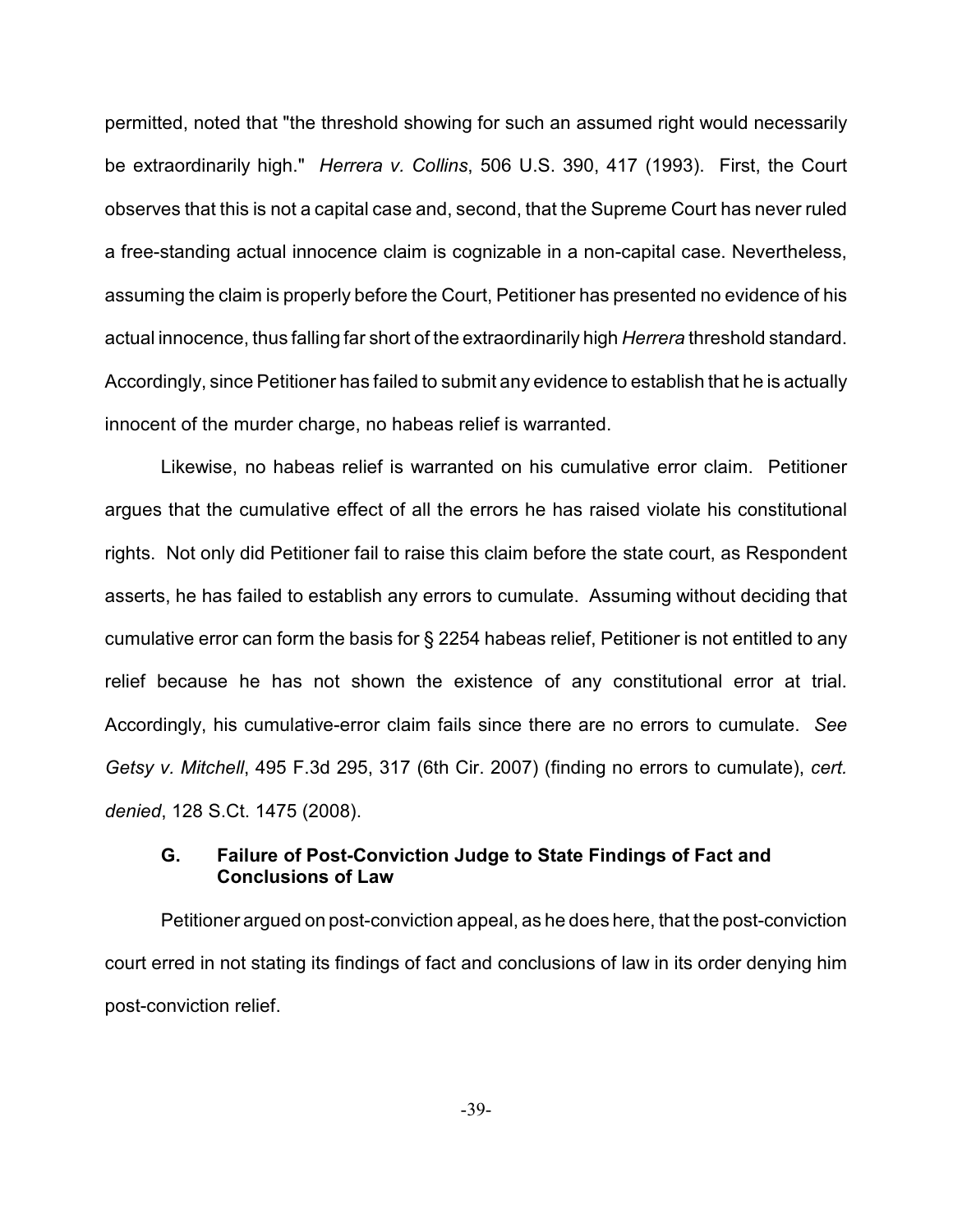The state appellate court observed that Tennessee Code Annotated Section 40-30- 211(b) requires a court to set forth all the grounds presented by the petitioner and its findings of fact and conclusions of law as to each ground in a written order or memorandum. However, the appellate court further observed that the purpose of the statute was to facilitate appellate review of the post-conviction court's decision, and it had previously concluded that a failure to make such findings in writing does not warrant reversal if the record is otherwise adequate for review. *Paris v. State*, 2005 WL 1981495, \* 6. The state appellate court concluded that although "clearly sparse, the post-conviction court's findings of fact and conclusions of law are sufficient (although barely so) to allow for proper appellate review." *Id.* 

The Supreme Court of the United States has established that "it is not the province of a federal habeas court to reexamine state-court determinations on state-law questions." *Estelle v. McGuire*, 502 U.S. 62, 67 (1991), (citing *Lewis v. Jeffers*, 497 U.S. 764, 780 (1990) and *Pulley v. Harris*, 465 U.S. 37, 41 (1984)). Rulings on what is required under state law are matters of state law and are not cognizable in federal habeas proceedings unless they are of constitutional magnitude; they must be so egregious as to deny a defendant a fundamentally fair trial. *See Clemmons v. Sowders*, 34 F.3d 352, 357-358 (6th Cir. 1994); *Kelly v. Withrow*, 25 F.3d 363, 370 (6th Cir.), *cert. denied*, 513 U.S. 1061 (1994). To determine whether there was a constitutional violation, the Court must evaluate whether the error "had substantial and injurious effect or influence in determining the jury's verdict." *Brecht v. Abrahamson*, 507 U.S. 619, 637 (1993). Petitioner must establish "actual prejudice" to obtain habeas relief. Id.

 $-40-$